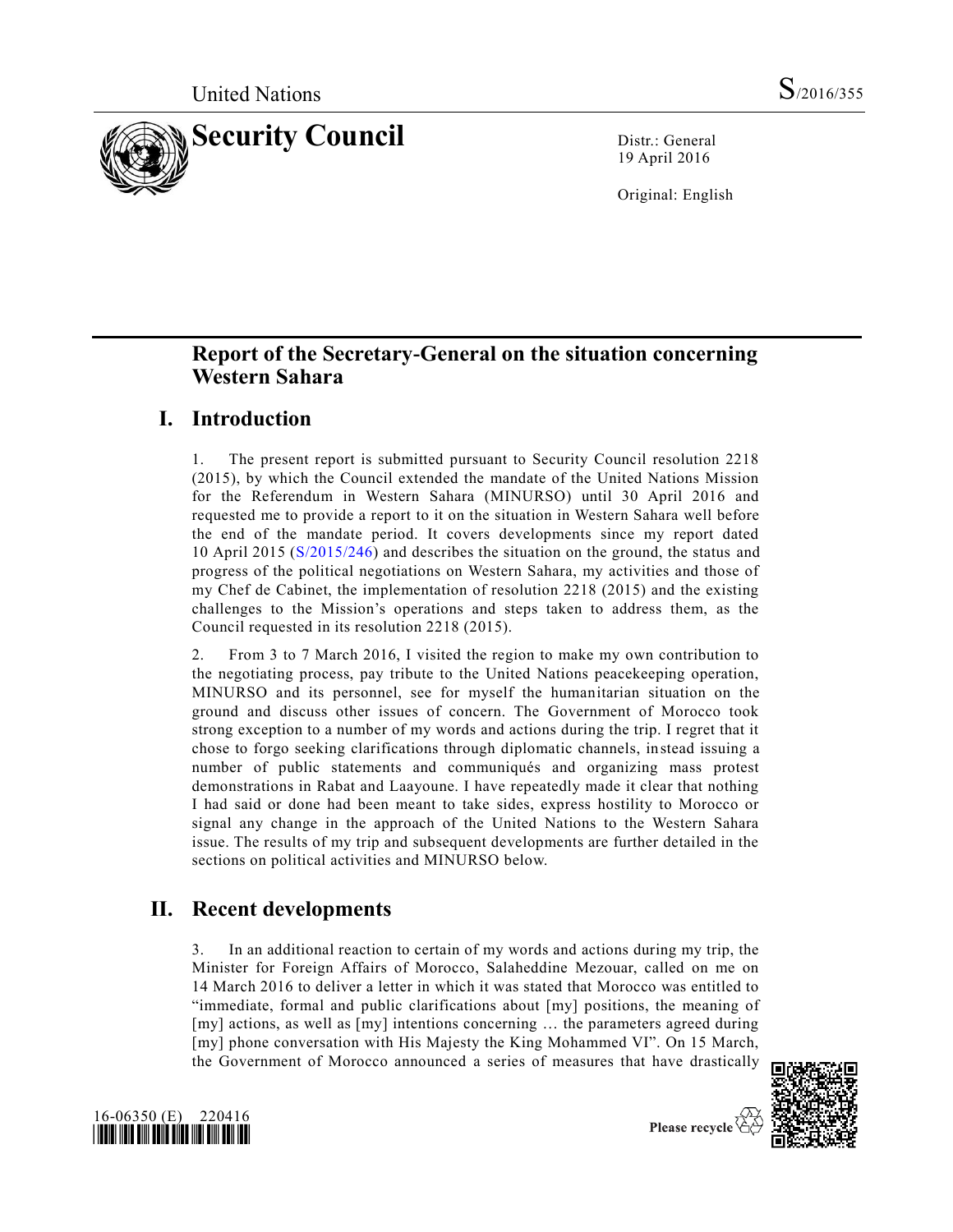affected the ability of MINURSO to carry out its functions, including a significant reduction of the civilian component, in particular the political segment, as well as the cancellation of Morocco's voluntary contribution to the functioning of the Mission.

4. On 16 March, the Permanent Mission of Morocco sent a note verbale to my Executive Office transmitting a "list of 84 international civilian personnel of MINURSO and the African Union who should leave the Kingdom of Morocco within three days". On 20 March, the temporary reassignment from Laayoune to Las Palmas, Spain, or their home countries of the 70 United Nations and 3 African Union international civilian personnel on the list actually present in Laayoune and their dependants was completed. In response to the critical staff shortage created in the Mission as a result, the Department of Field Support has temporarily implemented an improvised concept of logistical support to allow for the continuity of core administrative functions where possible. Only 28 international civilian staff members remain in Laayoune, while 25 are performing limited functions from Las Palmas. On 21 March, MINURSO redeployed all three of its liaison officers from Dakhla to the Awsard team site at the request of Morocco.

5. In a letter dated 20 March, the Secretary-General of Frente Polisario, Mohammed Abdelaziz, criticized the decision of Morocco to call for the removal of the civilian staff and reaffirmed the commitment of Frente Polisario to the mandate of MINURSO and the relevant military agreements. He also "urgently appealed to the Security Council to assume its responsibilities" towards the Mission and its mandate.

6. The current crisis aside, the situation in Western Sahara, as it presents itself to MINURSO, has been generally stable since my previous report. However, one potential violation of the ceasefire occurred, as defined in military agreement No. 1. On the evening of 27 February 2016, Frente Polisario informed MINURSO of a shooting incident near Mijek, in the demilitarized buffer strip east of the berm. On 29 February, following necessary mine clearance for access, MINURSO located the body of one individual and the remains of four camels. The Royal Moroccan Army confirmed having fired 13 gunshots "in the direction of the camels". MINURSO recovered the body, identified by Frente Polisario as a civilian Sahrawi cameleer, and handed it over to the family of the deceased. On 29 February, the Permanent Representative of Morocco, Omar Hilale, wrote to me providing details of the incident and reiterating that, after warnings, shots had been fired in "conditions of very reduced visibility". On 13 March, Mr. Abdelaziz wrote to the United Nations High Commissioner for Human Rights condemning what he considered "an assassination" and calling upon the United Nations to investigate the incident.

7. West of the berm, public life proceeded peacefully and included large gatherings at social events in urban areas without major incident. On the occasions MINURSO was able to witness, an extensive presence of Moroccan security forces was noted.

8. On 4 September 2015, municipal and, for the first time, regional elections were held in Morocco and in Western Sahara. Insofar as MINURSO could ascertain, the elections were conducted without incident. In a letter dated 1 October 2015, Mr. Hilale informed me that each of the 12 new regions, including the regions of Dakhla and Laayoune, would have broad powers, including the mobilization of financial resources and the establishment of development agencies.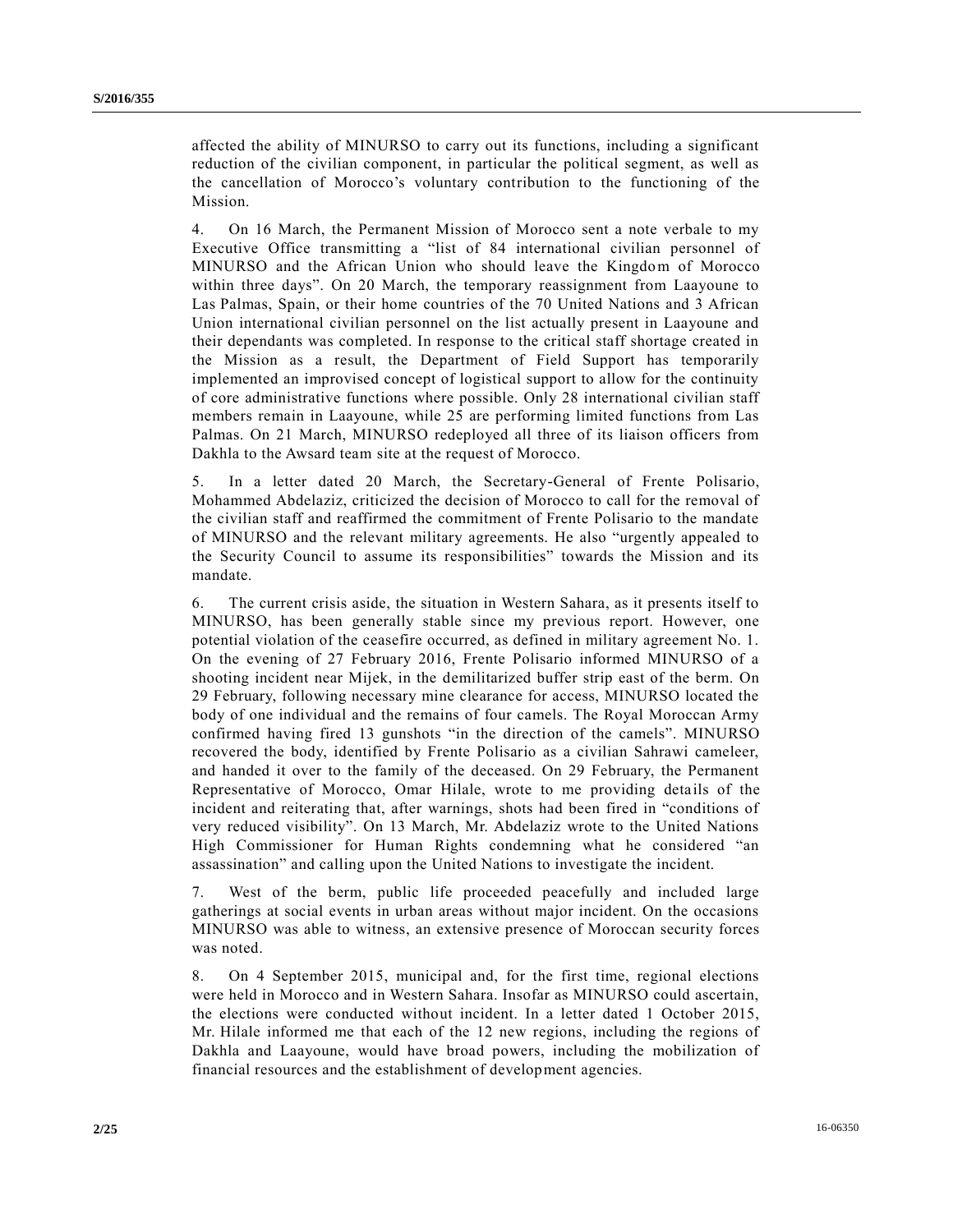9. In a statement on 4 November 2015, I recalled that the definitive status of Western Sahara was the object of a negotiating process being conducted under my auspices in accordance with the relevant Security Council resolutions, and I expressed regret at the absence of genuine negotiations without preconditions and in good faith to achieve a mutually acceptable political solution, which would provide for the self-determination of the people of Western Sahara. On 5 November, Mr. Hilale called on me to express his country's dismay at the content and timing of the statement. He stressed that the use of the term "definitive status" was new and contradicted Security Council resolutions, in which the Council called for "a mutually acceptable political solution". On 17 November, Mr. Abdelaziz wrote to me welcoming my call for true negotiations, reaffirming the support of Frente Polisario for the work of my Personal Envoy and warning: "We are at a crisis. The conflict cannot be allowed to continue indefinitely".

10. King Mohammed VI visited Laayoune in November 2015 and Dakhla in February 2016. In Laayoune, on 6 November, he delivered his annual speech on the occasion of the fortieth anniversary of the "Green March". The King stated that the autonomy initiative "is the most Morocco can offer" and that "[i]ts implementation hinges on achieving a final political settlement within the framework of the United Nations". The King elaborated that integration of the territory into a unified Morocco would be conducted principally through the "development model for the southern provinces". He also stressed that revenues from natural resources would continue to be invested for the benefit of the local population in consultation and coordination with it and promised that it would benefit from an important number of infrastructure projects. He added that the legislators elected by the citizens were the "true representatives of the inhabitants". On 12 November and 15 February, Mr. Hilale wrote to me providing further details on the initiative, including that it would consist of projects in the phosphate, agricultural, fisheries and tourism sectors and that its global budget would be \$7.7 billion.

11. In a letter dated 17 November 2015, Mr. Abdelaziz expressed "deep concern" at the content of the King's speech, which he called "intentionally provocative and aimed clearly at drawing a line under the United Nations political process". Subsequently, Mr. Abdelaziz stated that Frente Polisario would not exclude resuming the armed struggle, since the referendum that had been agreed in exchange for the ceasefire in 1991 had not been held. He also denounced the King's visit to Laayoune as contradicting international law.

12. In the refugee camps near Tindouf, Algeria, public life and social activities were conducted peacefully and in a relatively calm atmosphere. The severe living conditions, already affected by a continuing decrease in humanitarian aid, deteriorated further in October 2015 as a result of prolonged heavy rains that devastated the five camps, destroying many of the refugees' mud -brick homes, infrastructure and food supplies. The extensive damage prompted the Office of the United Nations High Commissioner for Refugees (UNHCR), the United Nations Children's Fund (UNICEF), the World Health Organization (WHO) and the World Food Programme (WFP) to launch a joint flash appeal for \$19.8 million.

13. Frente Polisario held public events on the occasion of its forty-second anniversary on 10 May 2015. From 16 to 22 December 2015, Frente Polisario held its fourteenth General Peoples' Congress, with the reported participation of 2,472 delegates. In its final communiqué, the Congress accused Morocco of intransigence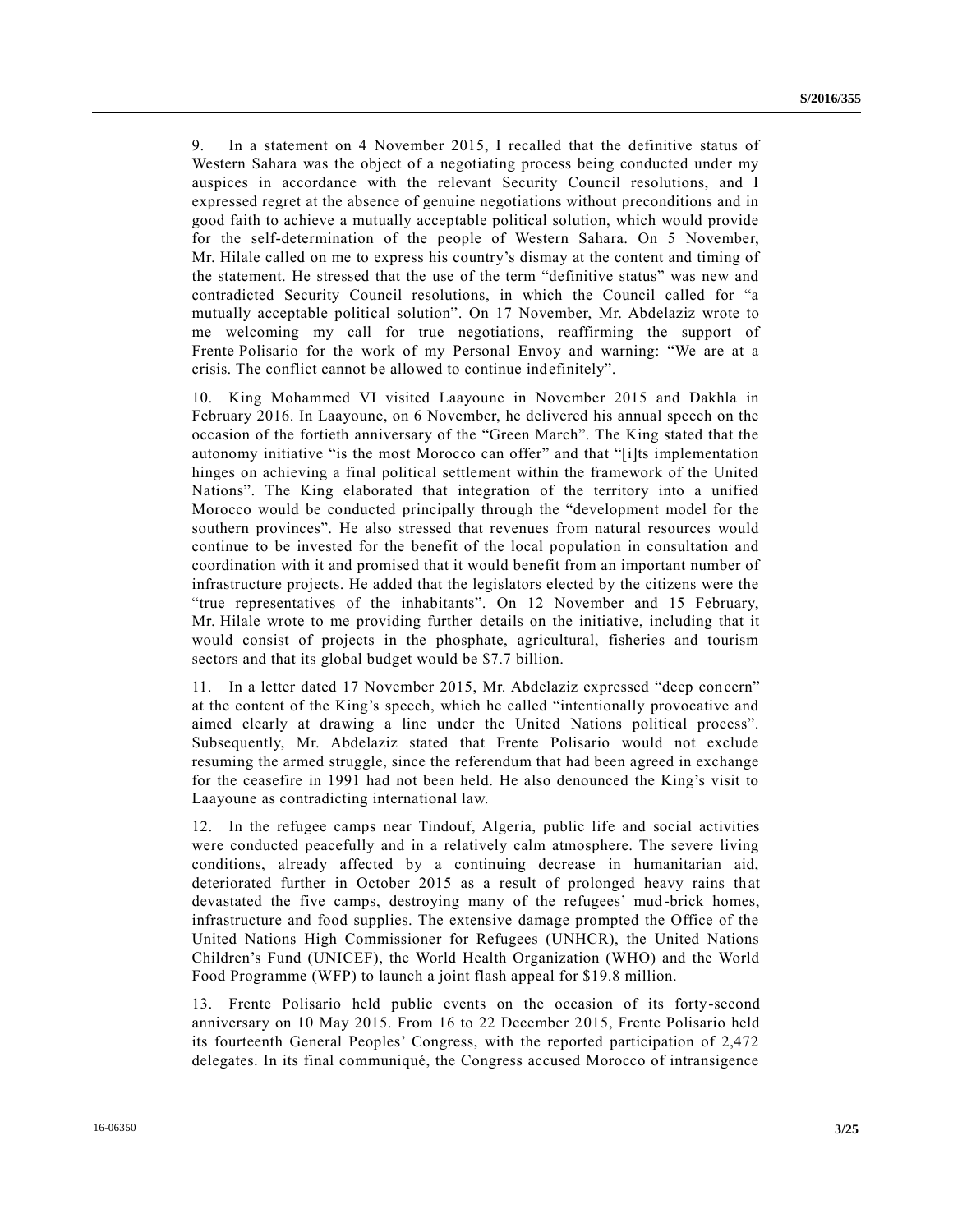in its refusal to resume negotiations. It welcomed my intention to visit the region and the intensified efforts of my Personal Envoy as a new opportunity, and expressed its readiness to engage constructively in the search for a settlement. However, it also warned that Morocco's defiance against the efforts of the United Nations could lead to grave consequences. On 23 December, Mr. Abdelaziz was re-elected as Secretary-General. In January 2016, he appointed new officials in several domains.

14. On 23 June 2015, Frente Polisario deposited with the Swiss Federal Council, in its capacity as depositary of the 1949 Geneva Conventions and Additional Protocols thereto, a unilateral declaration that Frente Polisario, as the authority representing the people of Western Sahara, undertook to apply the Conventions and Additional Protocol I thereto to the conflict between Frente Polisario and Morocco. On 26 June, the Swiss Federal Council notified the high contracting parties of receipt of the declaration. On 9 July, it also transmitted a communication dated 30 June from Morocco in which Morocco rejected the declaration and considered it null and void, adding that the depositary had exceeded its prerogatives by accepting it.

15. During the reporting period, the Moroccan authorities addressed 11 letters to me reiterating their support for the United Nations political process, stressing that the Moroccan autonomy initiative was the only solution and affirming that Morocco respected human rights fully and had made extensive investments in the Territory. They also conveyed their concerns about what they described as the deplorable humanitarian and human rights situation in the refugee camps near Tindouf. For his part, Mr. Abdelaziz wrote to me on 10 occasions deploring what he described as Moroccan obstruction and raising allegations of human rights violations, the disproportionate use of force and the illicit exploitation of natural resources. He repeatedly called upon the United Nations to implement appropriate remedies, arrange the release of all Western Saharan political prisoners and institute a human rights monitoring mechanism for Western Sahara.

### **III. Political activities**

16. After the publication of my previous report on 10 April 2015 [\(S/2015/246\)](http://undocs.org/S/2015/246), I decided to dispatch my then Chef de Cabinet, Susana Malcorra, to communicate my understanding of the issues at stake and give new impetus to the negotiating process on Western Sahara. Ms. Malcorra carried letters from me to King Mohammed VI and Mr. Abdelaziz in which I reiterated my personal commitment and political engagement and called upon the parties to show stronger political will and return to the negotiating table.

17. In mid-June, Ms. Malcorra delivered letters to Mr. Abdelaziz. An adviser to King Mohammed VI, Abdelatif Menouni, received her in the absence of the King. In both letters, I emphasized the dangers posed by the changing regional dynamics, including the spread of Islamic State in Iraq and the Levant (ISIL) in the Middle East and North Africa, the worsening migration pressures across the Mediterranean and the illicit trade in drugs and other contraband in the Sahel. In my view, these dynamics required the international community to make intensified efforts to address protracted conflicts. In particular, I drew the leaders' attention to the potential dangers relating to the radicalization of youth, which could present a danger to peace and security in the region and beyond. Given the challenges that no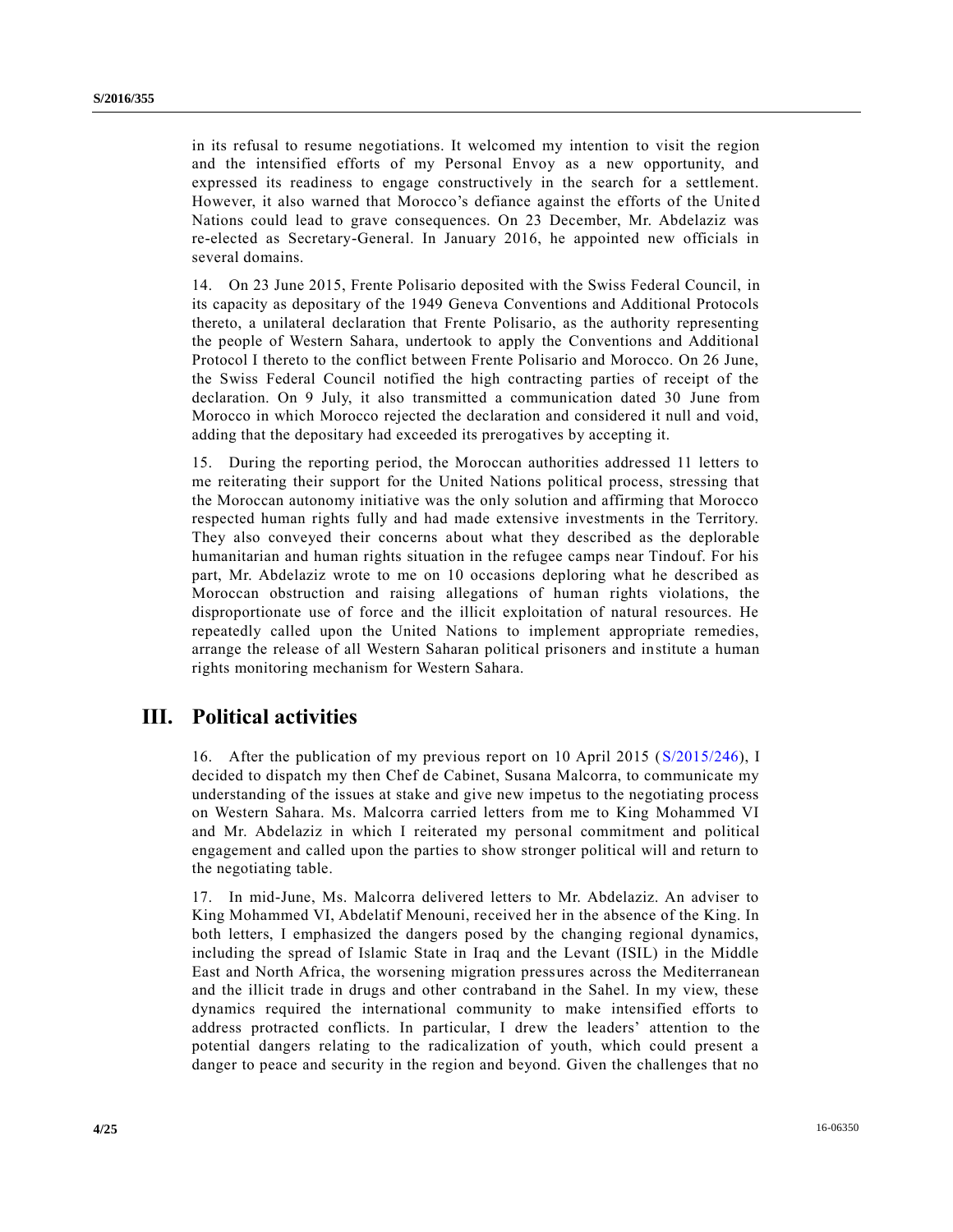single actor could address alone, I underscored that, more than ever, the status quo was no longer an option. I asked Ms. Malcorra to convey that, seven years after the submission of their respective proposals to the Security Council, the parties had yet to bridge the divide between their mutually exclusive positions and neither party had succeeded in winning over the other party to its proposal and moving towards a solution. I requested my Chef de Cabinet to stress that the resulting lack of regional integration had real effects on the populations of the region.

18. In his response of 9 August 2015, Mr. Abdelaziz welcomed my call for the resumption of negotiations and my expressed commitment to visit Western Sahara and the region, and called the steps "an important demonstration of the resolve of the United Nations to end the current stalemate and fulfil the promise of a selfdetermination referendum for the Sahrawi people". For his part, in a letter dated 24 August 2015, the King indicated that "Morocco has a sincere desire to put an end to this regional dispute" and that its "autonomy initiative is the only way towards a final solution". He further stressed that he shared my objective to relaunch the political process under the sole auspices of the United Nations. He added that this shared objective required that Algeria demonstrate the political will to achieve it, given its "historic and political responsibility in this dispute".

19. At my request, my Personal Envoy for Western Sahara, Christopher Ross, moved to intensify his efforts through bilateral consultations and shuttle diplomacy. His objective was to foster new ideas with a view to resuming the political negotiations between the parties, in accordance with the Manhasset formula. Working towards this objective, Mr. Ross conducted four trips to the region: from 31 August to 10 September 2015; from 19 to 28 October 2015; from 22 to 30 November 2015; and from 16 to 25 February 2016.

20. In Rabat, my Personal Envoy met Mr. Mezouar and the new Minister-Delegate for Foreign Affairs, formerly the Secretary-General of the Ministry, Nasser Bourita. Mr. Mezouar encouraged my Personal Envoy to visit as often as he wished to pursue his shuttle diplomacy and reiterated Morocco's commitment to the negotiating process under United Nations facilitation. Mr. Bourita, for his part, affirmed t hat the basis of the process was the "2004 understanding", which, in his view, consisted of a political solution that did not bring the status of Western Sahara into question, inasmuch as "the Sahara is already Moroccan".

21. My Personal Envoy's Moroccan interlocutors introduced two of their longstanding positions as new ideas to be explored in shuttle diplomacy. In September 2015, they asked him to explore bringing Algeria to the table as a formal party in the negotiation process, maintaining that the continuation of the status quo was due to Algeria's absence. In October 2015, they suggested that he promote an exchange of views on self-determination. Mr. Bourita stated that in Morocco's view, selfdetermination could occur in the constant daily exercise of human rights, in particular the pursuit of economic, social and cultural development, instead of in the conduct of a formal exercise.

22. Following an interview with the Spanish news agency EFE, in which Mr. Mezouar was widely believed to have stated that my Personal Envoy would not be allowed to visit Western Sahara in the future, the issue was raised by the Security Council in November 2015 and was defused after the Permanent Representative of Morocco assured members of the Council that there were no impediments to Mr. Ross's travel. Mr. Bourita stated that, while Morocco did not question his right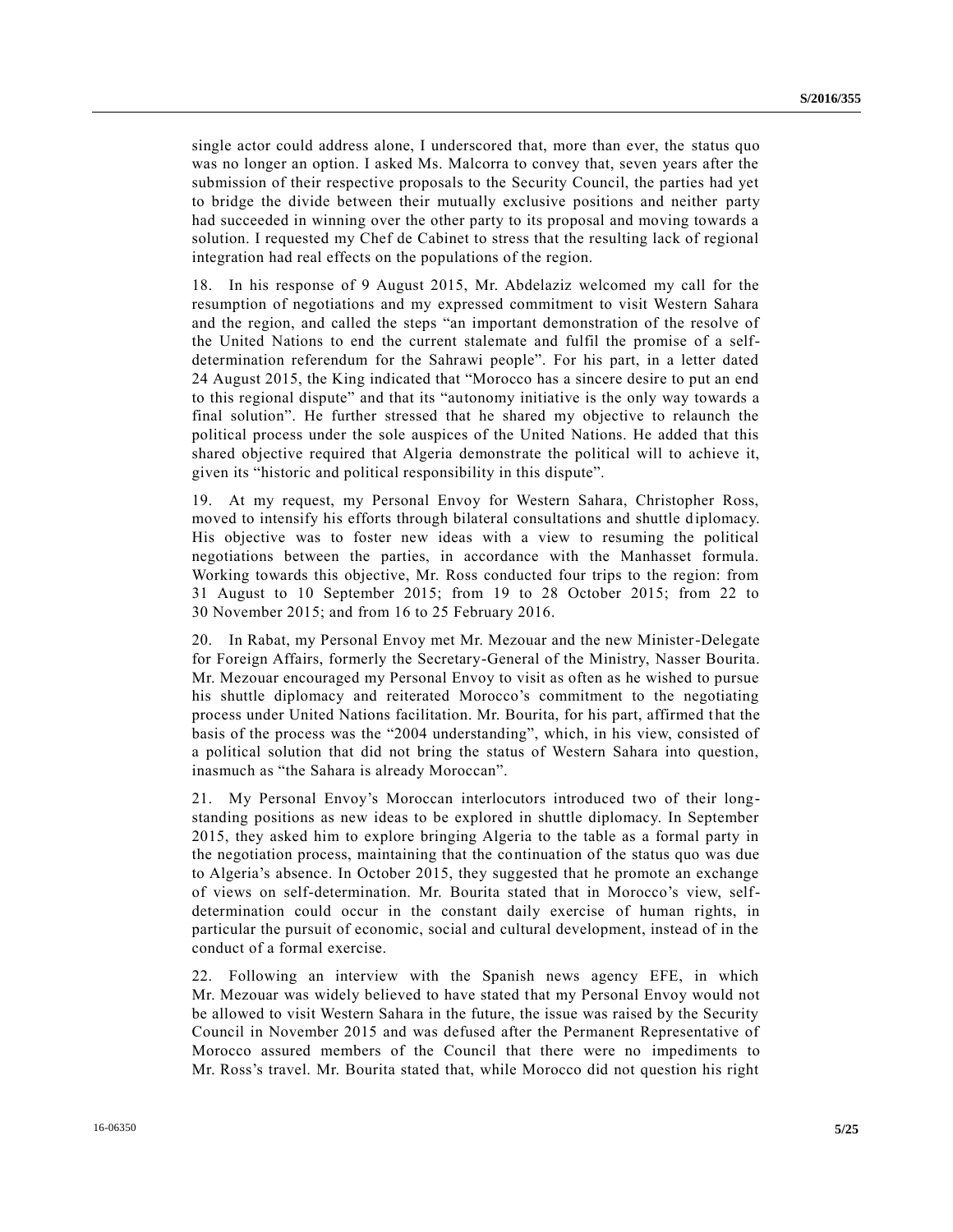to travel, it was a question of agreeing whether the timing was "opportune". Mr. Ross's previous visit to Western Sahara took place in the spring of 2013.

23. In Rabouni, my Personal Envoy met with Mr. Abdelaziz in October 2015 and with the Frente Polisario negotiating team, headed by Khatri Adduh, during each visit. Mr. Ross exchanged views on the negotiating process and expressed the satisfaction of the United Nations and key international stakeholders with the stated readiness of Frente Polisario to enter into negotiations on a more flexible basis and to no longer insist on an immediate referendum, on the condition that Morocco show similar flexibility.

24. When my Personal Envoy conveyed the two ideas from Rabat, the Frente Polisario representatives warned that the Moroccan objective was to create confusion in the process and delay it further. Reiterating the movement's commitment to the peaceful resolution of the conflict, they said that their patience had limits and that they could not understand why the United Nations was accepting what they saw as Moroccan efforts to "redefine the negotiating parameters". They maintained that Morocco had effectively rejected the negotiation process since 2012 and lacked any respect for the United Nations and Frente Polisario.

25. In Algeria, the President, Abdelaziz Bouteflika, confirmed that his country's position remained unchanged and reiterated that Algeria would a ccept any solution that Frente Polisario endorsed. Underscoring that his country was not a party to the conflict, the Minister of State and Minister for Foreign Affairs and Cooperation, Ramtane Lamamra, rejected Moroccan efforts to "bilateralize" the Western Sahara conflict as a "regional dispute" between Algeria and Morocco. He recalled that, since 1975, the conflict had been between Morocco and Frente Polisario. In response to Morocco's query on self-determination, Mr. Lamamra indicated that Algeria remained attached to that right as defined in the United Nations context and saw no further reason to elaborate. For his part, the Minister for Maghreb Affairs, the African Union and the League of Arab States, Abdelkader Messahel, stated that the preferred solution of Algeria remained for the people of Western Sahara to exercise their right to self-determination through a referendum based on "one person, one vote".

26. In Nouakchott, my Personal Envoy met with the Prime Minister of Mauritania, Yahya Ould Hademine on two occasions, as well as the Minister for Foreign Affairs and his Minister-Delegate. As on previous occasions, they all reiterated Mauritania's long-standing position of "positive neutrality" with regard to the Western Sahara negotiating process. The Prime Minister repeated his warning that the continuing stalemate in the Western Sahara negotiations risked undermining regional stability. He also stressed the important family and cultural ties between Sahrawis and Mauritanians.

27. My Personal Envoy also continued his consultations with members of the Group of Friends of Western Sahara, visiting Madrid, Paris, London and Washington, D.C., and meeting the Deputy Minister for Foreign Affairs of the Russian Federation in New York. In these discussions, my Personal Envoy's interlocutors reiterated their support for his efforts. For his part, my Personal Envoy reiterated the possible dangers of the ongoing stalemate and called upon his interlocutors to help to address the situation. As on previous occasions, he underscored the need for more flexibility in the parties' positions to enable the process to move forward. In Madrid, he also expressed his deep appreciation for the continuing facilitation of his mission by the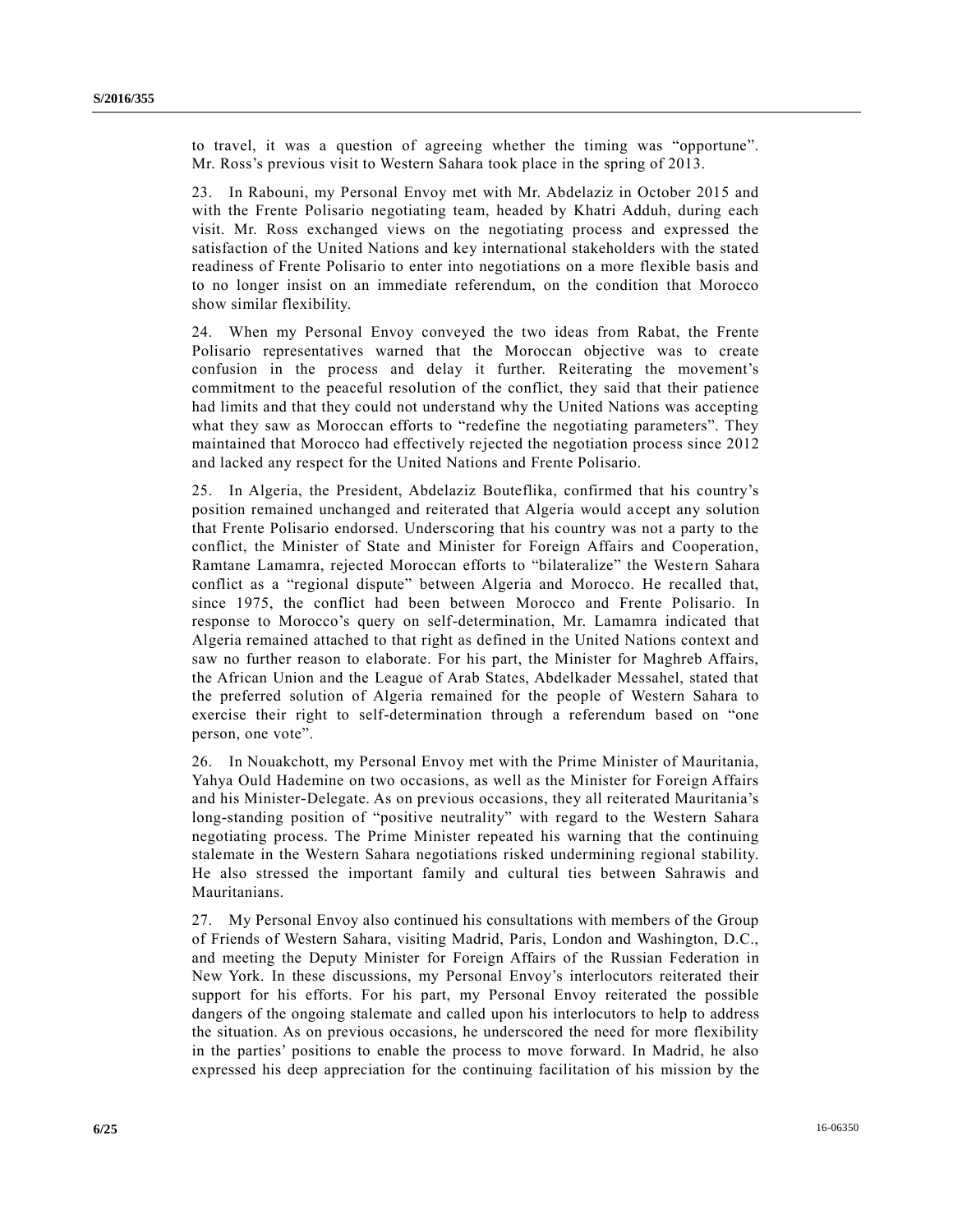Government of Spain through the provision of a Spanish Air Force aircraft for his travels within North Africa.

28. In the light of the ongoing stalemate and my desire to visit MINURSO, I visited the region from 3 to 7 March 2016 following several discussions on the preparations for the trip. I wanted very much to begin in Rabat in response to the invitation of 14 April 2014 by King Mohammed VI, but this proved impossible because his agenda did not permit him to receive me. Regrettably, I had been obliged to cancel earlier plans to visit the region in November 2015 and January 2016 because of a possible visit to the Democratic People's Republic of Korea. On 4 February 2016, the King conveyed an invitation to meet him to discuss a range of issues, including Western Sahara, as well as mutually convenient dates for a future visit to the region for the twenty-seventh Arab Summit, due to be held in Marrakesh, Morocco, in April. Although I offered to begin my trip by meeting a designated representative of the King, the Moroccan side demurred. It also insisted that any visit to Laayoune be preceded by a visit to Rabat. I therefore travelled instead to my other stops — Nouakchott, the Smara refugee camp near Tindouf, Rabouni, the MINURSO team site in Bir Lahlou and Algiers — with the intention of subsequently visiting both Rabat and Laayoune, assuming mutually agreed dates could be found.

29. My visit had four objectives. First, I wanted to make my own assessment and contribution to the search for a settlement. Second, I sought to visit MINURSO and pay tribute to its civilian personnel and military observers, who serve under very difficult conditions. Third, in the first visit to the refugee camps by a Secretary - General since 1998, I wanted to bear witness to this protracted humanitarian plight. Fourth, I desired to exchange views on other issues of mutual interest with relevant leaders. My movements were greatly facilitated by the generous offer of the Government of Spain to make a Spanish Air Force aircraft available for my travel in the region.

30. In Nouakchott, Rabouni and Algiers, I held political discussions with the leaders of Mauritania, Frente Polisario and Algeria on the status of the negotiating process and how to make progress. In the Smara refugee camp, I saw first-hand the deep emotions and profound frustrations resulting from more than 40 years of living without the prospect of a better future. Unable to leave my car because of the press of the crowd, I met youth representatives later the same day in Rabouni. I witnessed anger and bitterness at the international community, the United Nations, Morocco and Frente Polisario alike. I recoiled at the inhumane conditions and extremely harsh environment in which the refugees live. With every interlocutor, I stressed the urgent need for progress towards a mutually acceptable political solution that will provide for the self-determination of the people of Western Sahara. I also committed myself to doing more to encourage greater humanitarian assistance for the camps.

### **IV. Activities of the United Nations Mission for the Referendum in Western Sahara**

#### **A. Operational activities**

31. As at 31 March 2016, the military component of MINURSO stood at 244 personnel, 11 of whom were female, against the authorized strength of 246. The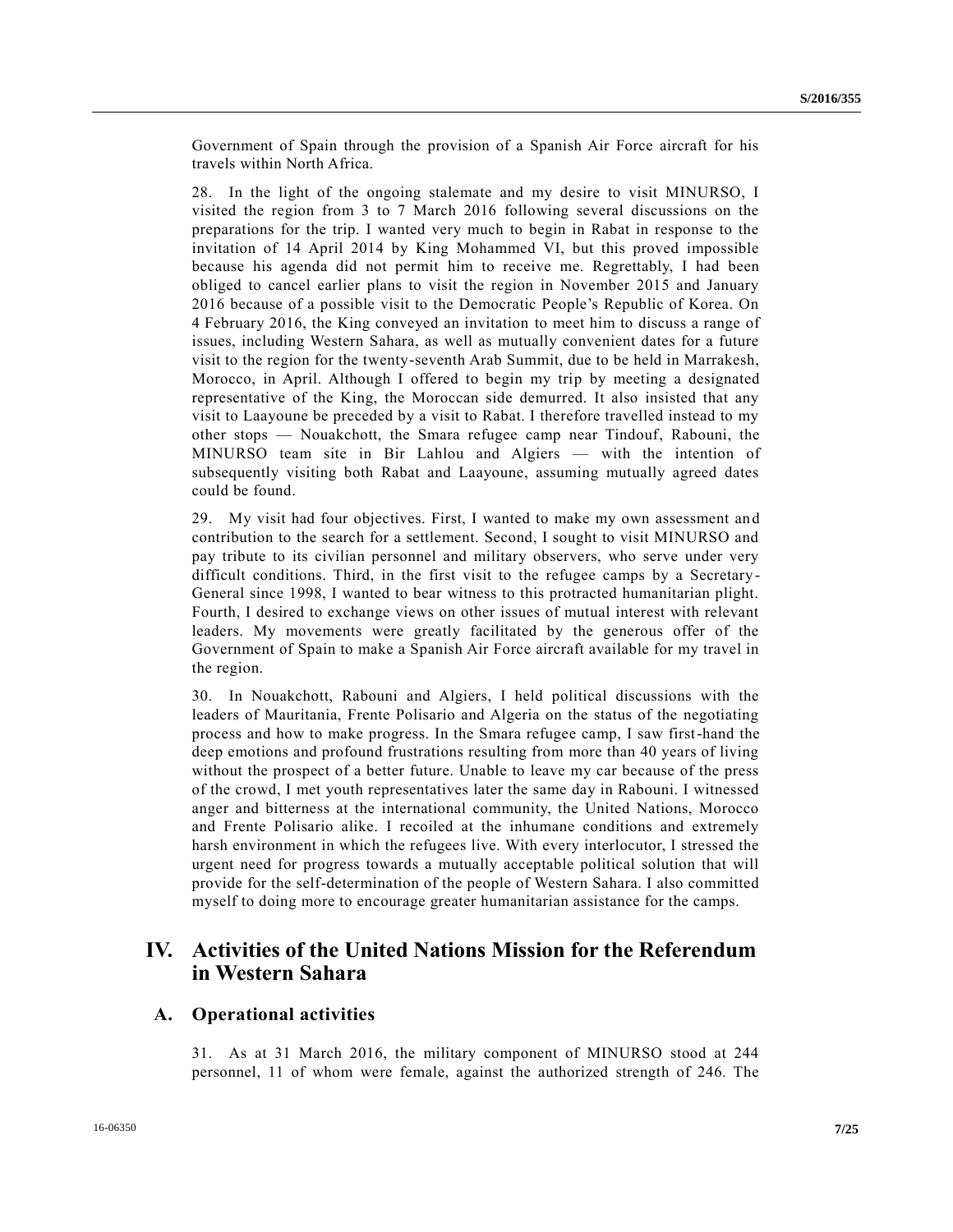military component remains deployed at nine team sites and a liaison office in Tindouf, Algeria.

32. From 1 April 2015 to 31 March 2016, MINURSO conducted 8,369 ground patrols and 262 aerial patrols and visited units of the Royal Moroccan Army and the military forces of Frente Polisario to monitor adherence to the military agreements. West of the berm, MINURSO military observers regularly visited 585 units, 29 training areas and 316 observation posts of the Royal Moroccan Army and monitored 399 notified operational activities. East of the berm, the military observers regularly visited 78 units, 10 training areas and 31 observation posts of the Frente Polisario military forces and monitored 4 notified operational activities. MINURSO also monitored one demonstration that supporters of Frente Polisario had organized close to the berm to verify its exclusively civilian nature and defuse or prevent possible tensions.

33. As at 31 March 2016, at the team site level, local cooperation had been maintained by both parties. Owing to the limited logistical support and capacities available as a result of the withdrawal of MINURSO civilian staff, field locations are required to strictly control the consumption of water, fuel and other supplies to preserve stocks.

34. West of the berm, apart from the potential breach of the ceasefire mentioned in paragraph 6 above, MINURSO recorded no other new violations by the Royal Moroccan Army besides the nine long-standing violations indicated in my previous report [\(S/2015/246,](http://undocs.org/S/2015/246) para. 25). The Royal Moroccan Army continued to redeploy its military personnel to strong points established on the berm from its second line of defence 15 km from the berm, a major long-standing violation since September 2008. As at 14 March 2016, 55 observation posts remained operational. The Royal Moroccan Army continued to contest notifications of long-standing violations of the ceasefire regime with claims of "operational necessities" unrelated to the ceasefire requirements. On 6 November 2015, the Royal Moroccan Army ordered the temporary deployment of an additional contingent of the Moroccan Royal Guard to the area outside Laayoune to reinforce security during the visit of King Mohammed VI. East of the berm, MINURSO observed and recorded one new violation, namely, the Frente Polisario military forces' relocation of two units away from their original location, in addition to the three long-standing violations indicated in my previous report (ibid.).

35. In reaction to an entry formality west of the berm that Morocco holds is foreseen in the status-of-mission agreement, Frente Polisario implemented a new entry procedure east of the berm on 15 April 2015, affixing a stamp on the passports of MINURSO military and civilian staff members. Non-acceptance of passports bearing the stamp west of the berm resulted in an interruption of MINURSO personnel rotation and restrictions on deliveries to team sites e ast of the berm, affecting MINURSO operations such as patrolling. MINURSO resumed full operations on 9 May following intensive dialogue with Frente Polisario that resulted in the indefinite suspension of the measure. However, Frente Polisario cautioned that the entry requirement could be reimposed if the political process remained stalled or the perception of double standards in the treatment of the parties by the United Nations was not corrected. On 25 June 2015, the Under-Secretary-General for Legal Affairs and United Nations Legal Counsel sent separate letters addressed to the Government of Morocco and to the Secretary-General of Frente Polisario,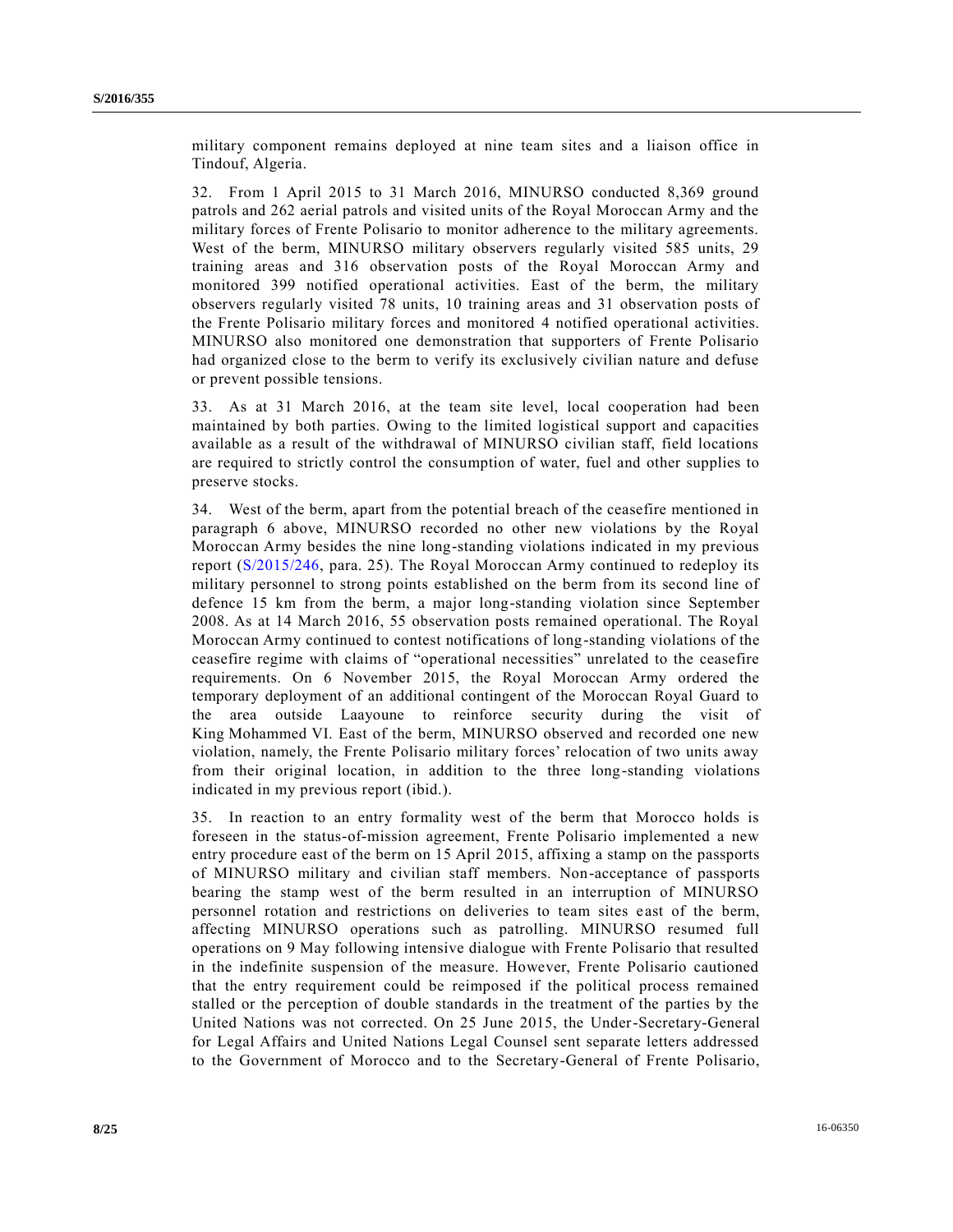calling upon both of them to respect the status, privileges and immunities of MINURSO in this regard.

36. In a letter dated 9 August 2015, Mr. Abdelaziz criticized Morocco's entry procedures, as well as its requirement that MINURSO vehicles west of the berm carry Moroccan licence plates and that mail to localities west of the berm be addressed to Morocco, not Western Sahara, as violations of its status as a Non-Self-Governing Territory. He called for these and other measures to be rectified to restore the credibility of the United Nations and confidence in its neutral role in Western Sahara.

37. These events subsequently prompted MINURSO to review its logistics, operations and contingency plans to enable it to address possible restrictions on its operations, adapt to a changing regional security environment and ensure continuity of operations for 90 days. A separate logistics hub was subsequently proposed to be located in Tifariti, east of the berm, and medical staff from the military medical unit were permanently stationed east of the berm to ensure supply and staff well-being and increase preparedness against any potential threats or interruptions. The latter constitutes a severe overstretch of the existing medical and logistical capacity of the Mission. To meet the new requirements, and as a first step, MINURSO requests 11 additional paramedics and 3 additional doctors for the military medical unit that Bangladesh has provided.

38. The Mission's Force Commander held regular meetings with military representatives of both parties to maintain the channels of communication and to exercise due diligence in ensuring the observance of military agreement No. 1. From 16 to 18 October 2015, Lieutenant-General Maqsood Ahmed, Military Adviser for United Nations Peacekeeping Operations, visited Western Sahara and the refugee camps near Tindouf and met representatives of both parties.

39. Landmines and other explosive remnants of war continued to endanger the lives of MINURSO military observers and logistical teams, as well as local and nomadic populations. As of the end of March 2016, a total of 52 cluster strike areas and 42 minefields remained to be addressed east of the berm. However, the departure of all international staff overseeing the Mine Action Service-managed demining project as part of MINURSO has resulted in the suspension of all demining activities since 20 March. Previously, two accidents relating to landmines and other explosive remnants of war occurred east of the berm, involving five civilians. A total of 15 accidents relating to landmines or explosive remnants of war occurred west of the berm, causing injury to 21 civilians and 8 soldiers and the deaths of 2 civilians and 1 soldier.

40. Prior to 20 March 2016, in response to these threats, the Mine Action Coordination Centre operated by the Mine Action Service conducted clearance of landmines and explosive remnants of war, route verification and landmine safety training activities east of the berm in support of the Mission's ceasefire monitoring efforts. Mine Action Coordination Centre teams released a total of  $7,382,251$  m<sup>2</sup> of land and destroyed 1,797 items, including 181 cluster sub-munitions, 144 unexploded ordnance items and 45 anti-tank mines, as well as 1,427 rounds of small arms ammunition in areas in which MINURSO military observers and international logistical staff were operating. Of the 21 cluster strike areas that were cleared, 2 were located on main supply routes and roads that MINURSO military observers frequently used. The remaining areas were located around team sites. A total of 29 km of patrol routes were also verified to facilitate MINURSO patrols to the east of the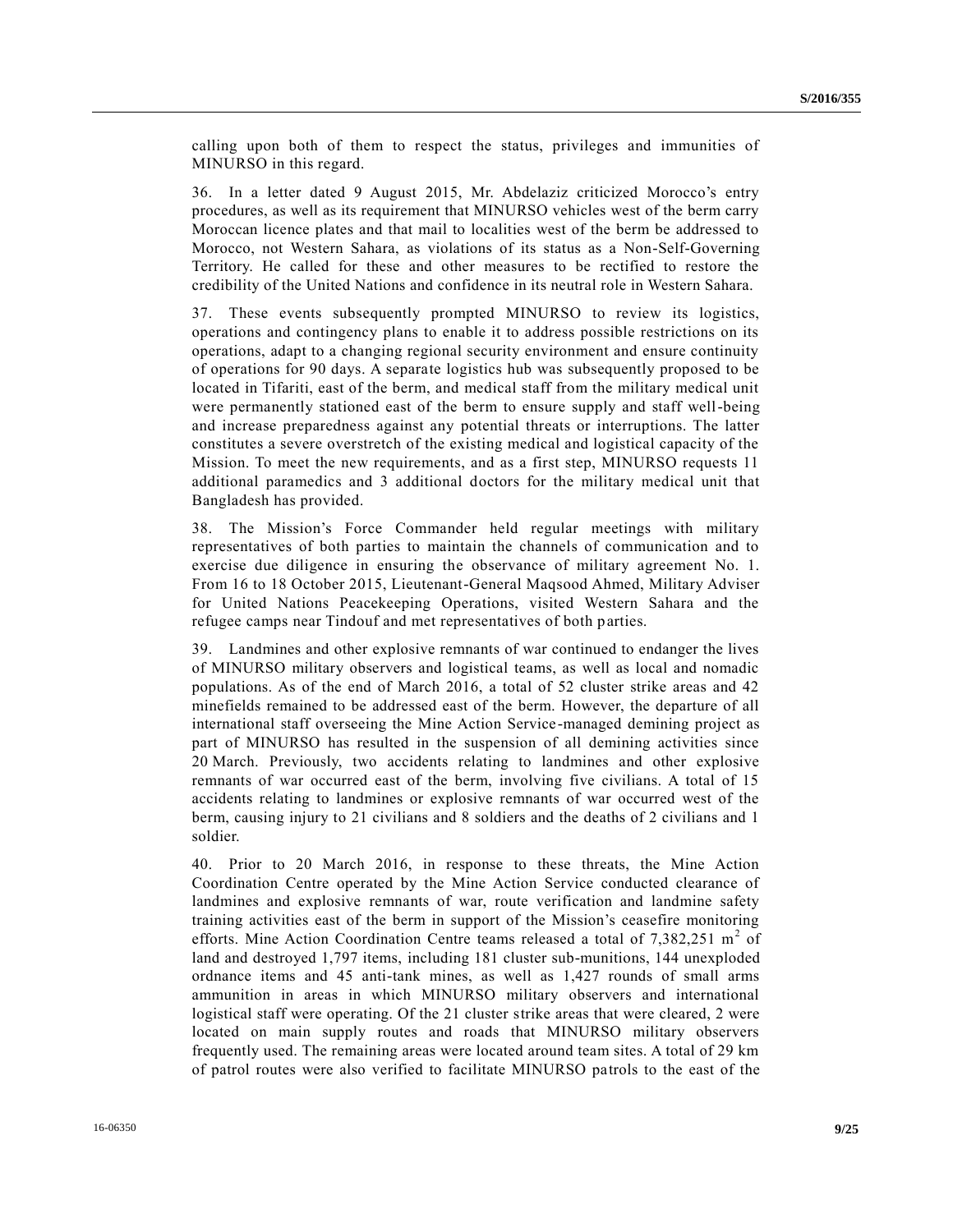berm. These activities saved lives and increased freedom of movement not only for United Nations personnel, but also for local populations.

41. The Royal Moroccan Army reported the clearance of more than  $220,360,000$  m<sup>2</sup> of land to the west of the berm and the destruction of 9,873 items, including anti-tank and anti-personnel mines, unexploded ordnance and small arms ammunition.

42. Prior to 20 March 2016, the Mine Action Coordination Centre worked with both parties to the conflict on mine action initiatives with the aim of better ascertaining the threat and impact of landmines and other explosive remnants of war throughout Western Sahara. Consistent coordination and communication was maintained in this regard.

43. The potential for regional instability and insecurity has affected the operational environment of MINURSO increasingly. Primary responsibility for the protection of the Mission rests with Morocco, Frente Polisario and Algeria. The parties and neighbouring countries have taken additional measures to prevent infiltration by radical groups. However, the Mission's unarmed observers are increasingly exposed to growing regional threats. The increased competition between Al-Qaida in the Islamic Maghreb and ISIL for pre-eminence in the region creates the potential for additional radical actions against countries perceived to be supporting international counter-terrorist interventions and possibly the United Nations.

44. During the reporting period, the Moroccan media reported on the dismantling of terrorist cells in Laayoune on at least three different occasions. The Moroccan authorities subsequently confirmed the details to my Special Representative for Western Sahara, which prompted a constructive discussion between the MINURSO leadership and Moroccan authorities on enhancing protective measures for United Nations property and staff west of the berm.

45. For its part, Frente Polisario regularly updated the Mission on possible threats, such as terrorist attacks and kidnappings, and suggested increasing protective measures and vigilance. As a precautionary measure and owing to the lack of MINURSO capability to verify such threats, MINURSO has reduced all ground patrols to a 50 km radius around its five team sites east of the berm. Frente Polisario insists that all daylight patrols towards the Mauritanian border be conducted under its armed escort, which has frequently been met with protest from the Moroccan authorities, who consider it a serious limitation of the Mission's freedom of movement.

46. MINURSO has requested the Royal Moroccan Army and Frente Polisario to augment their protection of its team sites by stationing quick reaction forces and increasing the number of security guards, which is not always feasible for the parties to implement. MINURSO has also increased its alertness and situational awareness to improve the security and safety of its military and civilian staff. Department of Safety and Security experts regularly visited team sites and the liaison office in Tindouf to review the security arrangements in place and consult the local representatives of the parties on security matters. Team site personnel have been duly sensitized to the threat, with an added emphasis on security and safety drills. The departure of the international security personnel whose names appeared on Morocco's list of 16 March 2016 has reduced the security management capacity of the Mission, leaving MINURSO unable to fully and independently assess and strengthen the safety and security of its remaining personnel.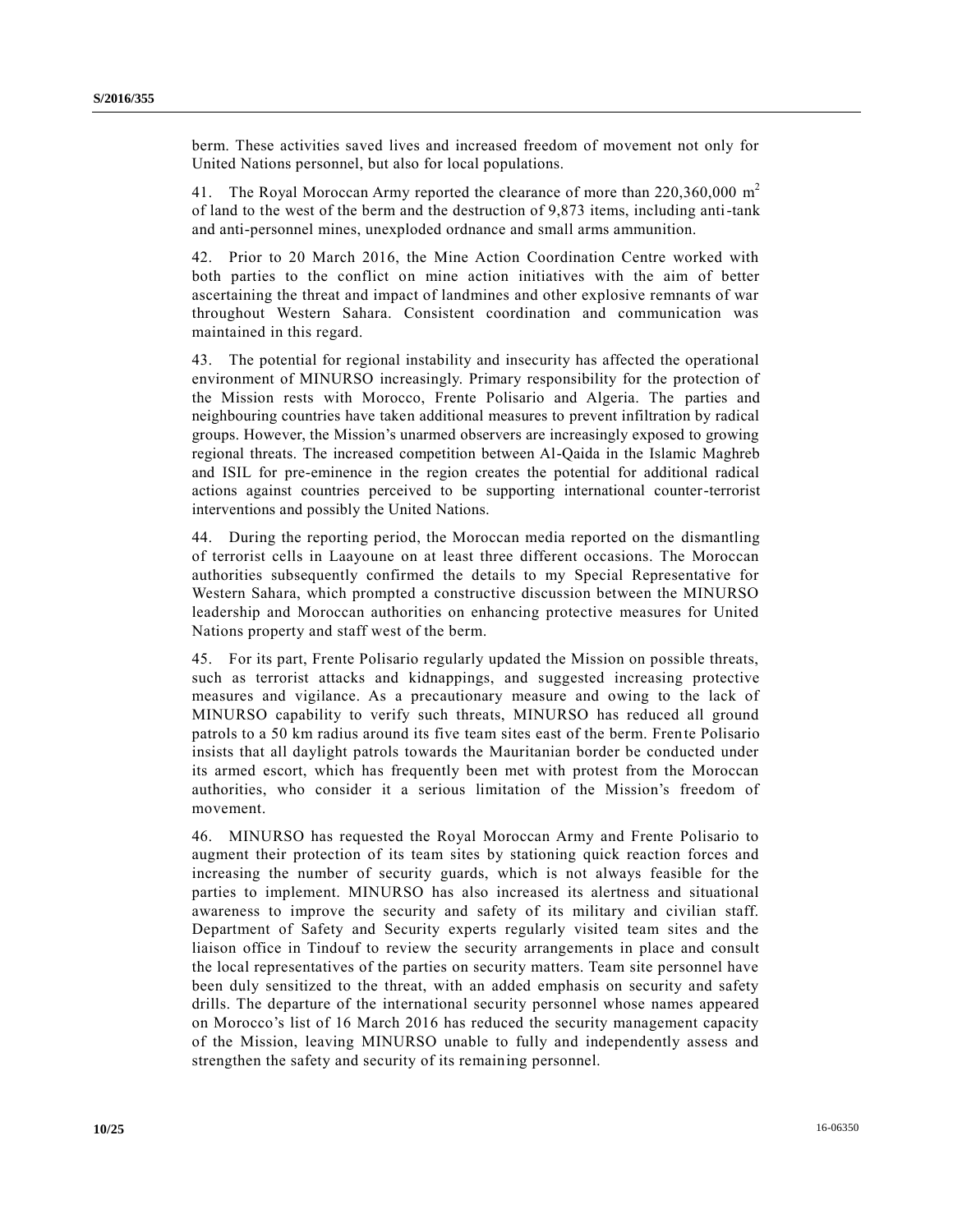#### **B. Substantive civilian activities**

47. Throughout the reporting period, my Special Representative maintained constructive contacts with the parties, primarily through their respective coordination offices.

48. West of the berm, access by MINURSO to local interlocutors continued to be restricted to Morocco's MINURSO coordination office, as well as the Moroccan civil and military authorities, whom my Special Representative and relevant MINURSO staff met regularly on operational matters. MINURSO also met a number of foreign visitors, including diplomats, legislators, journalists and academics. However, the Mission's substantive activities have come to a halt following the departure of the political segment of the Mission in March 2016 at the request of Morocco.

49. The recent crisis and the local media coverage that ensued affected the perception of MINURSO and United Nations impartiality west of the berm, created tensions and added pressure on the remaining personnel. The long-standing issue of MINURSO vehicles operating with Moroccan licence plates west of the berm continues, as described in previous reports (see [S/2015/246,](http://undocs.org/S/2015/246) para. 40). Moroccan licence plates must be removed and replaced by United Nations plates when MINURSO vehicles cross to east of the berm and travel outside the area of operations, inducing logistical and administrative complications. Despite the clear provisions of the status-of-mission agreement, the Moroccan authorities have not implemented their verbal agreement of March 2014 to gradually replace Moroccan licence plates with United Nations plates on MINURSO vehicles (see [S/2014/258,](http://undocs.org/S/2014/258) para. 50).

50. In the refugee camps south of Tindouf, MINURSO and the United Nations agencies enjoy unhindered access and interaction with Frente Polisario representatives and refugees, as well as with local and international civil society organizations. The difficulties experienced in May 2015 notwithstanding (see para. 35 above), the Mission's leadership maintained constructive cooperation with Frente Polisario on operational matters. However, as a result of the withdrawal of the Mission's international civilian component, the United Nations is now the subject of additional criticism.

#### **C. Challenges to the operations of the Mission**

51. The parties continue to have significantly divergent interpretations of the Mission's mandate. As I have reported repeatedly, Morocco views the role of MINURSO as being limited to monitoring the ceasefire and military matters, as well as support for demining and for UNHCR confidence-building measures. Frente Polisario considers the central purpose of MINURSO to remain the organization of a referendum of self-determination, for which monitoring of the ceasefire is instrumental. For the United Nations, the Mission's mandate is defined in successive Security Council resolutions. To respond to the expectations of the Council, effective implementation of the mandate of MINURSO requires that the Mission be able to perform the full range of standard peacekeeping functions that United Nations operations around the world perform. Tensions relating to the parties' divergent interpretations of the mandate and, more broadly, to the negotiating process and the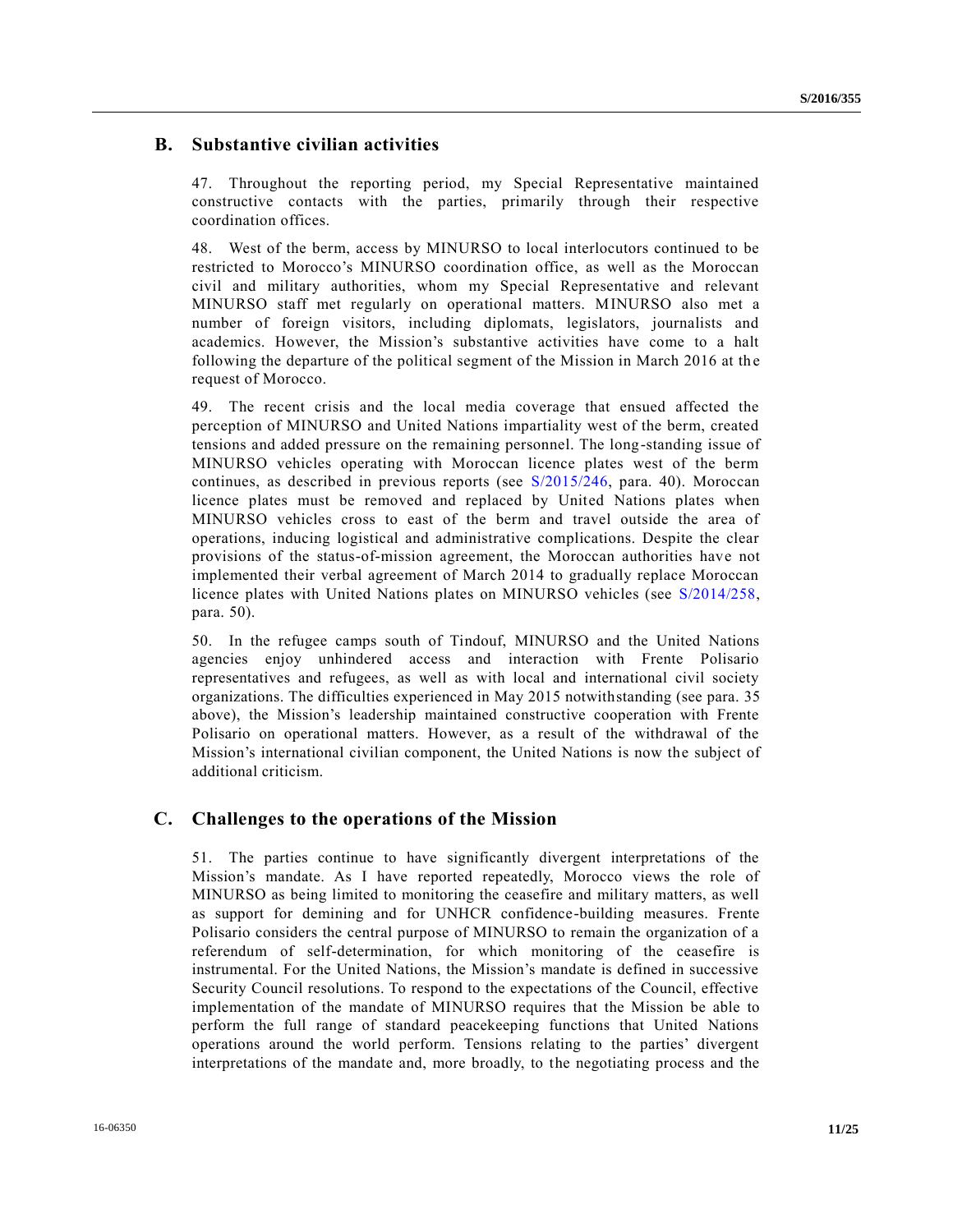understanding of the United Nations of that process can affect the Mission's operations. This has adverse effects on the credibility of the Mission and the United Nations with the parties and the population and impedes their ability to fully implement the tasks that the Security Council has set forth.

52. The temporary reassignment of the Mission's international personnel from Laayoune to various locations has severely affected its capacity to continue its functions. This is particularly critical for logistical operations that need to be conducted on both sides of the berm unimpeded. Because of the joint nature of the Mission, the loss of critical logistical and administrative staff is currently jeopardizing the Mission's field operations. MINURSO is currently unable to sustain basic but critical functions, such as driving supply vehicles across the berm (which requires international drivers because of the requirements of the parties) and mechanical repair and maintenance of key equipment and infrastructure required to keep remote locations functional. The loss of such capacities creates the risk of a sudden interruption of the Mission's military activities beyond the risk created by the ongoing degradation of the provision of basic supplies. The withdrawal of core parts of the international civilian component also significantly affected financial and administrative controls over the Mission's funds and assets, at best creating serious delays in processes.

53. Beyond the operational impact, the withdrawal of the international civilian component has seriously compromised the capacity of the Mission to perform the mandate established by the Security Council. The cancellation of Morocco's voluntary contribution of some \$3 million per year, including for accommodation and meals for military observers, immediately created an additional unbudgeted cost for MINURSO. The military component will struggle to maintain its monitoring of the ceasefire, given its reliance on civilian capabilities and technical functions for sustainability. Other key tasks and standard peacekeeping functions, such as assessments of and reporting on local conditions that may affect the Mission's operations and the political process, have been discontinued.

### **V. Humanitarian activities and human rights**

#### **A. Persons unaccounted for in the conflict**

54. The International Committee of the Red Cross, playing its role as neutral intermediary, continued to work with the parties and families concerned in treating the cases of persons still unaccounted for in relation to the past hostilities.

#### **B. Assistance to and protection of Western Saharan refugees**

55. In accordance with its mandate, UNHCR continued to provide international protection to Western Saharan refugees living in the five camps near Tindouf and, together with its partners, deliver life-saving assistance and other livelihood activities targeting vulnerable refugees, and young people in particular. This included multisectoral activities in the areas of protection, shelter, water and sanitation, health, nutrition and education and the provision of non-food items, as well as a renewed focus on livelihoods. UNHCR continued to carry out its mandated responsibilities in protection and basic services using a community-based approach.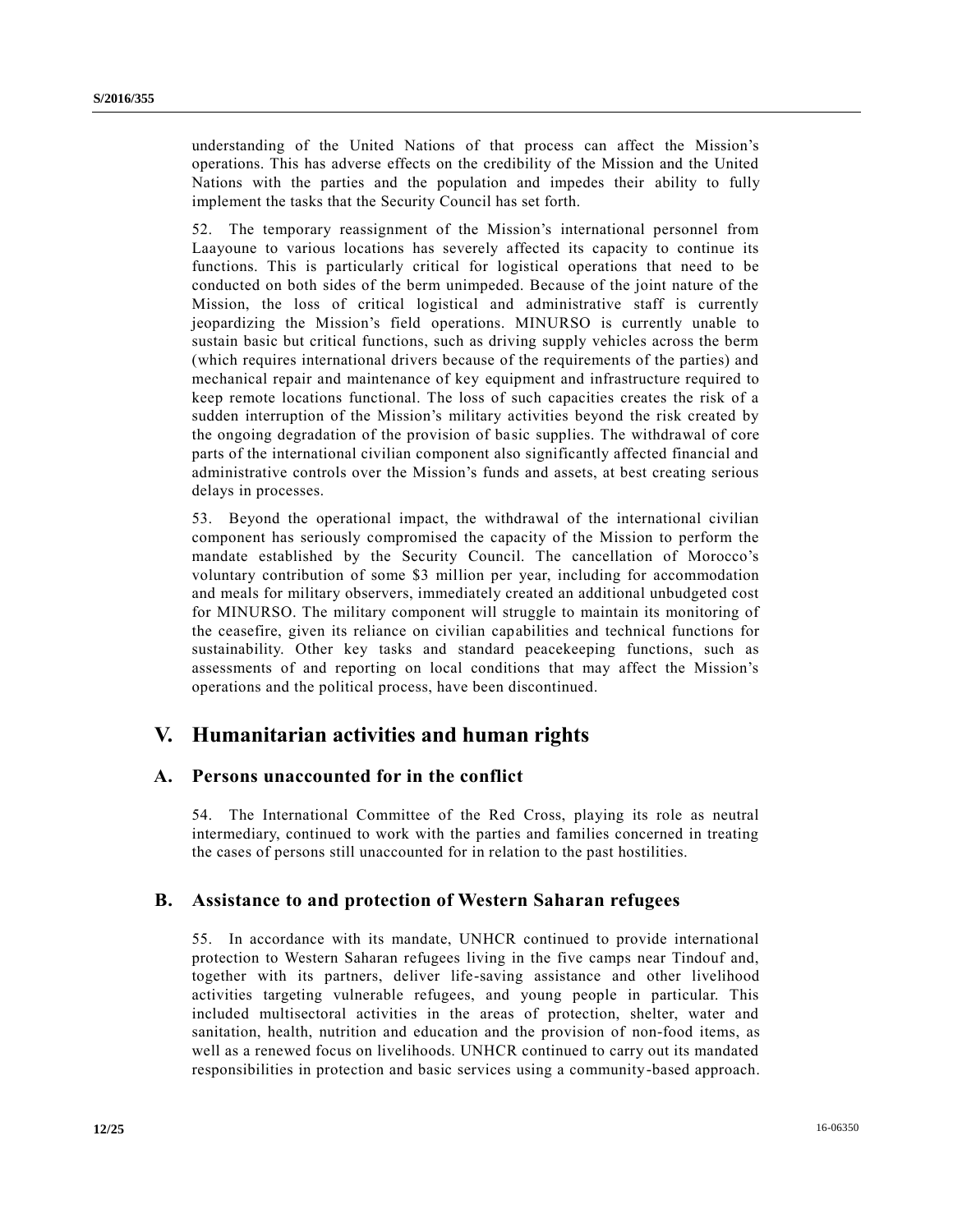Pending the registration of the refugees in the camps near Tindouf, the humanitarian assistance provided by UNHCR and WFP continues to be based on a population planning figure of 90,000 vulnerable refugees, with WFP furnishing an additional 35,000 food rations to persons with poor nutritional status. In March 2016, UNHCR conducted an initial technical mission to identify areas in which support and advice could be provided.

56. Following the heavy floods of October 2015 (see para. 12), UNHCR led the inter-agency emergency response with other humanitarian actors in close collaboration with the Government of Algeria, the Algerian Red Crescent and partners on the ground. UNHCR, WFP, UNICEF and WHO launched an inter-agency appeal of \$19.8 million. UNHCR distributed urgently needed shelter and relief items, including 4,205 emergency family tents and 15,822 essential life-sustaining relief items. Evacuation of stagnant water and an awareness campaign on the dangers of the most common waterborne diseases were simultaneously conducted. WFP distributed 205 metric tons of food commodities in the immediate aftermath of the floods; 85,000 individual rations were distributed in early November. UNICEF set up 57 temporary learning facilities and distributed some 36,000 school supplies, allowing all children to take their exams. In addition, 15 schools and kindergartens were rehabilitated and 17 temporary health facilities and 5 temporary child-friendly spaces were established.

57. Owing to a lack of funding, shelter rehabilitation activities could only target the 2,000 most vulnerable families of the 17,841 families affected. As a result, many families continue to live in temporary tents and damaged houses, or have found accommodation with other refugee families. The second phase of the emergency response, along with the rehabilitation of 50 school classrooms, continues in 2016. With only \$11.9 million received thus far, the inter-agency appeal is 40 per cent underfunded.

58. Similarly, funding shortfalls compelled WFP to adjust the number of food items provided during the year, resulting in a less diversified food basket. Between August and October 2015, it was forced to reduce food rations by up to 20 per cent. In the health sector, UNHCR and its partners continued to cover up to 80 per cent of the needs in the camps. Chronic conditions such as hypertension, diabetes, anaemia and kidney failure remained the main health concerns. A health information system was piloted, which permitted the provision of accurate public health indicators on a regular basis. Anaemia and stunting prevention programmes targeted some 12,000 children under 5 years of age and 8,000 pregnant and lactating women in 2015. In March 2016, UNHCR and WFP conducted a joint mission to assess the food security situation of the Western Saharan refugees and to review the quality of ongoing food and nutrition-related activities. Given the low level of financial support, the retention of skilled staff remains a key challenge in the health sector.

59. UNHCR, through its partner organizations, also provided financial support to primary and intermediate school teachers in the five camps and ensured that that all children between the ages of 6 and 17 were enrolled in school. The number of young refugees enrolled in vocational training courses and other skills training increased. Twenty-five students received scholarships and are now pursuing higher studies in Algerian universities. WFP continued to support the school feeding programme. UNHCR also continued to ensure the supply of potable water to all refugees living in the five camps. Preventive plans for the maintenance and rehabilitation of water facilities were implemented to optimize the use of the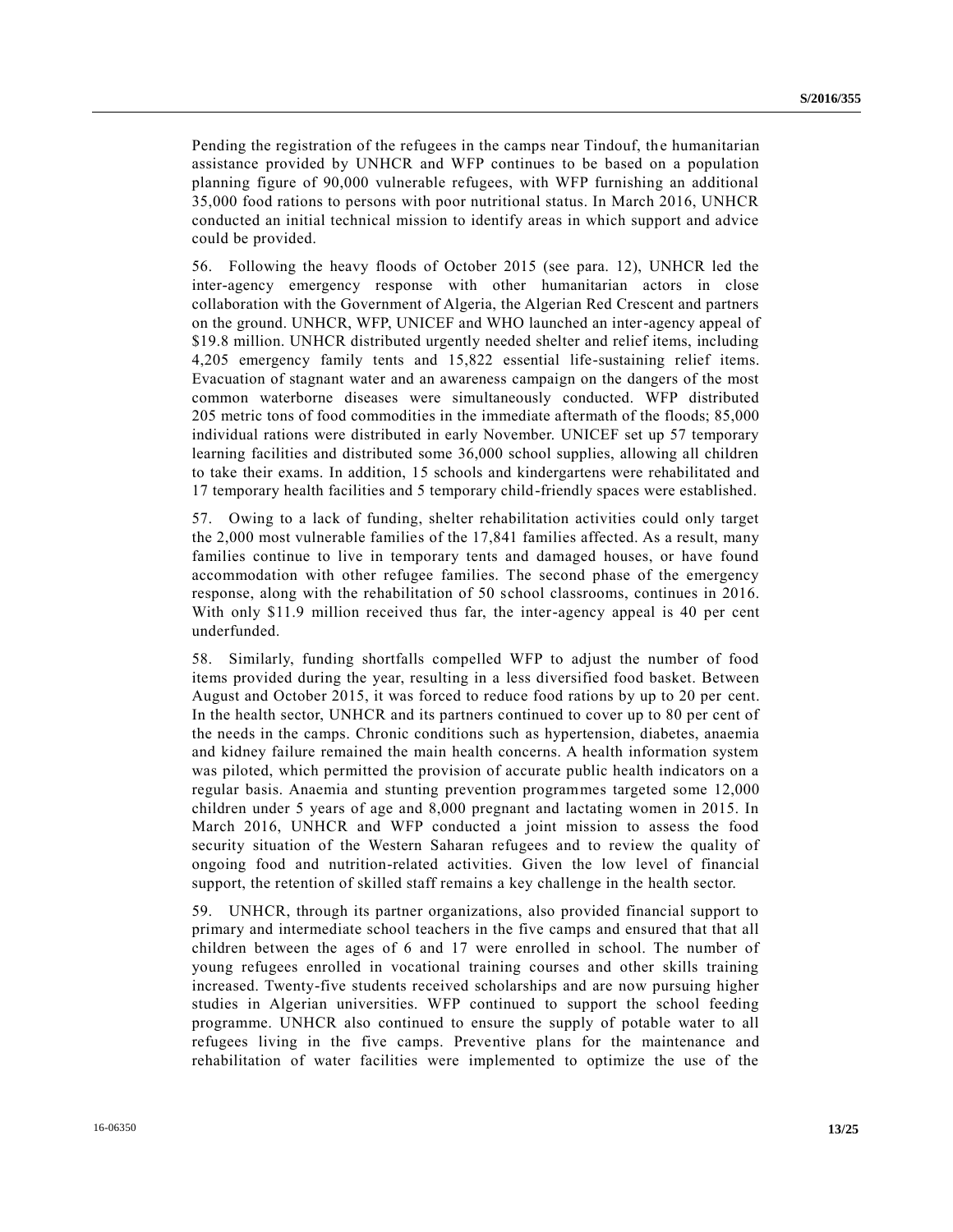existing water infrastructure, which does not provide a sufficient daily quantity. Efforts and resources continue to be focused on the extension of the water distribution network in all camps. Hygiene kits were distributed to 38,450 women and girls of reproductive age.

60. UNHCR has been working in close collaboration with relevant basic service providers in cases of sexual and gender-based violence to ensure that quality referral and response services are available in terms of legal, medical and psychosocial support.

61. UNHCR and its partners have initiated a multi-year livelihoods strategy with a special focus on the empowerment of youth. In this connection, UNHCR deployed a mission in March 2016 to identify income-generating opportunities for young people in the camps near Tindouf. These activities were articulated in the multi-year strategy developed as a result of the mission. An innovation centre on information technology, communications skills and management was established to allow young refugees to follow online courses and university studies. UNHCR also carried out other livelihood initiatives and quick impact projects, including provision of support to three bakeries and one soap factory, as part of the income -generation projects. Given the current serious funding gaps in its assistance programme in the camps (the programme is only 6 per cent funded), UNHCR will continue to sensitize d onor countries and plan donor briefings, together with its partners, with the aim of obtaining more funding for this refugee situation, which is the most protracted situation under its mandate.

62. Underfunding continued to affect the regular refugee programme despite highlevel efforts to mobilize additional assistance. On 22 July, following her visit to the region (see paras. 16 and 17), my Chef de Cabinet convened a meeting in New York of permanent representatives from existing and potential donor countries to encourage the mobilization of additional financial resources to address the shortfalls, particularly in food assistance.

#### **C. Confidence-building measures**

63. All activities of the confidence-building measures programme, as stipulated in the plan of action of 2012, were suspended in June 2014. As it continues its consultation and cooperation with both parties, UNHCR remains ready to facilitate the prompt resumption of the family visits and cultural seminars through the existing coordination mechanism.

64. Over 12,000 individuals are registered to benefit from the family visits programme. UNHCR remains committed to the mandate and to the principles of the confidence-building measures programme and has thus maintained a minimum operational capacity to respond immediately at such time as confidence-building activities resume. It is imperative that the programme continue to link the population divided by the conflict for the last 40 years.

#### **D. Human rights**

65. As jointly agreed with Morocco, the Office of the United Nations High Commissioner for Human Rights (OHCHR) carried out a technical mission to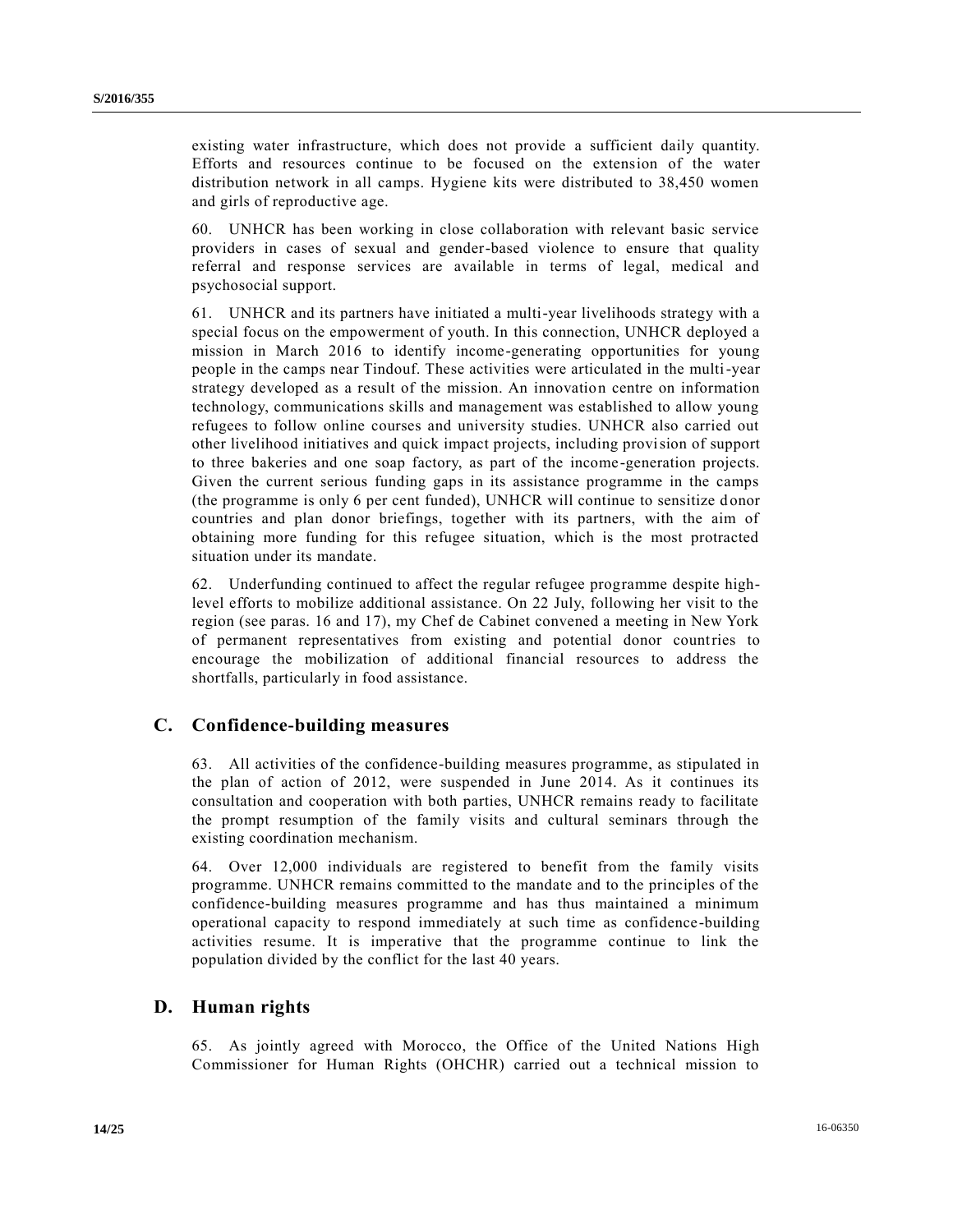Laayoune and Dakhla from 12 to 18 April 2015. The mission, which was preceded by meetings with government officials in Rabat, enabled OHCHR to gather firsthand information and gain greater understanding of the human rights situation and challenges in Western Sahara and to explore forms of future cooperation to ensure effective human rights protection for all. MINURSO provided logistical support during the mission.

66. In Laayoune and in Dakhla, the OHCHR delegation met with numerous interlocutors, including local authorities, representatives of civil society and victims of human rights violations and their relatives. The delegation also met with ex-prisoners of Frente Polisario. Although the delegation was allowed to meet interlocutors of its choice, as agreed with the Government of Morocco, its meetings with civil society and victims were monitored, and a few incidents of reprisal were reported. In order to further assess existing protection mechanisms, the delegation also met with representatives of the National Human Rights Council offices in Laayoune and in Dakhla to seek their views concerning needs for and gaps in human rights protection at the local level and ways in which OHCHR could assist in closing those gaps and strengthening existing capacities. The delegation gathered information on a variety of alleged human rights violations. It also received information about existing and planned projects in the economic, social and cultural spheres in Western Sahara and witnessed some of these in Laayoune and Dakhla first-hand.

67. During the reporting period, the Government of Morocco extended invitations to four special procedures mandate holders of the Human Rights Council, in addition to those that remain outstanding from previous years. The Special Rapporteur on the right to food and the Independent Expert on human rights and international solidarity undertook missions to Dakhla on 10 October 2015 and 19 and 20 January 2016, respectively. The dates for a follow-up visit by the Special Rapporteur on torture and other cruel, inhuman or degrading treatment or punishment are under discussion.

68. According to various sources, the Moroccan authorities continued to routinely prevent or disperse gatherings focused on the right to self-determination, discriminatory employment policies and other socioeconomic issues during the reporting period. According to the same sources, Moroccan law enforcement officials also blocked access to demonstrations and often used excessive or unnecessary force in repressing demonstrations, including during the OHCHR mission. In several cases, protesters and activists were allegedly subjected to arbitrary arrest, unfair trials and imprisonment on ostensibly trumped-up charges solely for exercising their rights to freedom of expression and peaceful assembly. Local human rights groups reported that some persons injured during demonstrations were denied or did not receive equal and timely access to medical treatment or services. Others refrained from seeking medical assistance at hospitals out of fear of reprisal from security personnel on the scene. However, according to the Moroccan authorities, the right of assembly is guaranteed by law to all recognized entities unless the law is violated or it is judged that the gathering is disturbing public order. They added that, on this basis, a large number of demonstrations took place without incident during the reporting period.

69. On 12 January 2016, at least 19 Western Saharans, members of the Field Coordination of Unemployed Sahrawi Graduates, reportedly went on a hunger strike for almost two weeks to protest economic and social discrimination and demand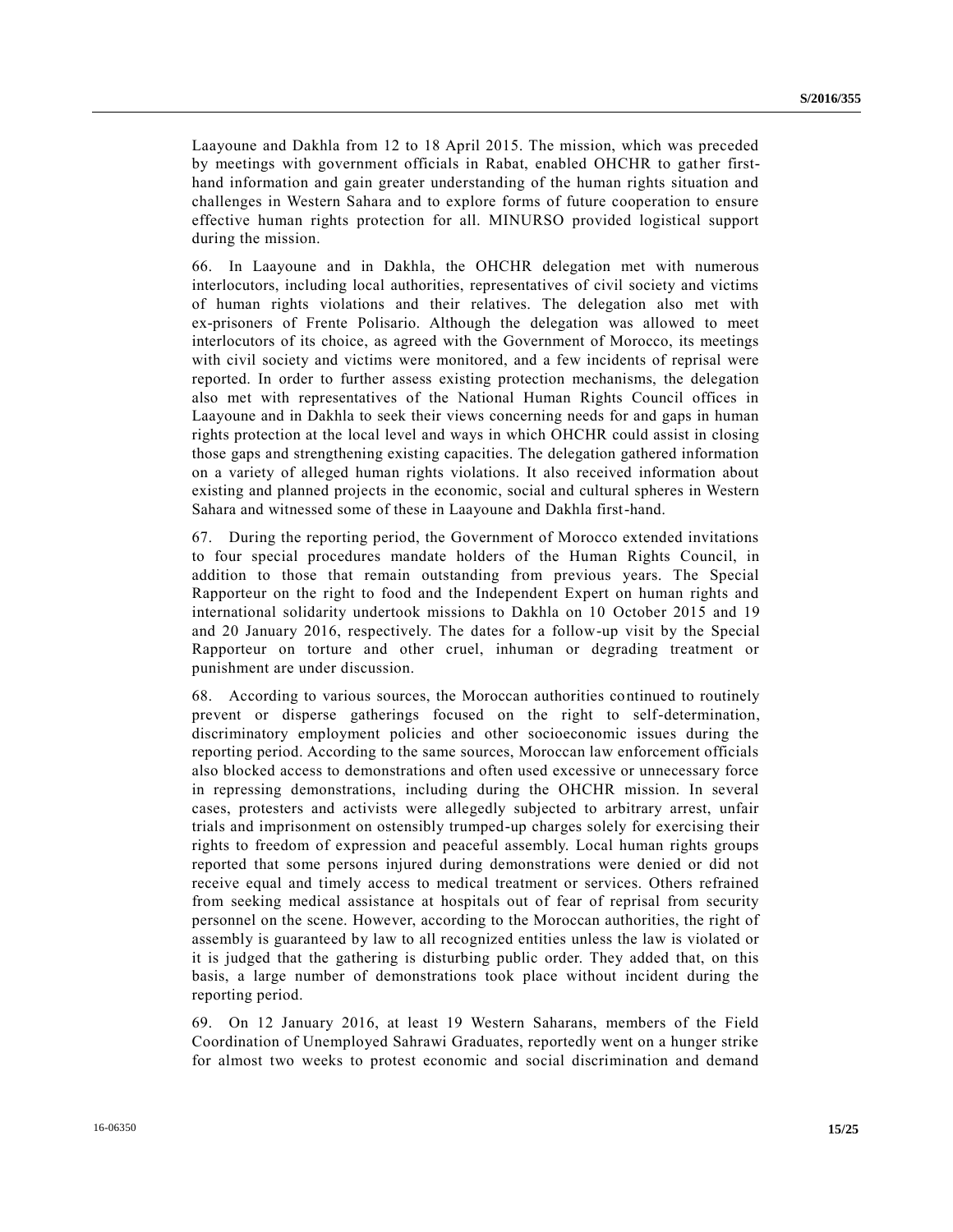equal employment opportunities. The security forces allegedly surrounded the group's building and prevented family members and friends from visiting, thereby restricting the protesters' access to water. This led to a drastic deterioration in the health of the majority of the strikers. On 23 January, electricity in the building was reportedly cut in an apparent attempt to force an end to the strike. On 26 January, OHCHR sent a note verbale to the Permanent Mission of Morocco in Geneva requesting information on the circumstances of the incident and the measures that Morocco had taken to address the demands of the group. On 30 March, the Permanent Mission of Morocco responded that, after a visit to the group by a multidisciplinary commission, the participating doctors reported that the hunger strike was fictitious and that the strikers had eaten during their visit. In its response, the Permanent Mission also concluded that each time the hunger strikers simulated fainting they were evacuated to a hospital for medical treatment.

70. The 21 Western Saharans that belong to the Gdeim Izik protest camp group continued to serve the prison sentences, including life sentences, that a military court had imposed in  $2013$ .<sup>1</sup> The new Code on Military Justice (No. 108-13), which took effect in July 2015, ending military court trials of civilians, did not retroactively benefit that group, and the group's petition of the verdict remained pending in the court of cassation. Torture and ill-treatment in places of deprivation of liberty, including as a result of overcrowding and limited access to medical care, continued to be reported. In a letter dated 16 February 2016 addressed to me, the Permanent Representative of Morocco confirmed that a decision had been made to designate the National Human Rights Council as the national preventive mechanism for inspecting places of detention, as envisaged in the Optional Protocol to the Convention against Torture and Other Cruel, Inhuman or Degrading Treatment or Punishment, subject to parliamentary approval.

71. A number of Western Saharan human rights groups that had previously sought official recognition from the Moroccan authorities were not accorded legal status during the reporting period. The Moroccan authorities' harassment of Western Saharan human rights defenders and activists continued. Unnecessary restrictions were reportedly imposed on some human rights defenders and activists seeking to enter and leave Western Sahara west of the berm, thereby limiting their freedom of movement. According to the Moroccan authorities, 34,943 foreigners from more than 120 countries visited Western Sahara west of berm during the reporting period, including human rights organizations, diplomats and journalists. Local authorities reportedly continued to restrict access for some foreign visitors, including journalists, human rights defenders and activists, expelling some and preventing others from visiting.

72. In its concluding observations with regard to Morocco's fourth periodic report, adopted on 8 October 2015, the Committee on Economic, Social and Cultural Rights of the Economic and Social Council welcomed the adoption of several measures promoting the enjoyment of economic, social and cultural rights by the population [\(E/C.12/MAR/CO/4,](http://undocs.org/E/C.12/MAR/CO/4) para. 4). Available information indicates, however, that Western Saharans continue to face discrimination in the enjoyment of their economic, social and cultural rights. The Committee recommended that Morocco strengthen its efforts, under the auspices of the United Nations, to find a solution to the issue of the right to self-determination for Western Sahara (ibid., para. 6 (a)),

**\_\_\_\_\_\_\_\_\_\_\_\_\_\_\_\_\_\_**

<sup>&</sup>lt;sup>1</sup> See [S/2013/220,](http://undocs.org/S/2013/220) paras. 14, 81 and 82; [S/2014/258,](http://undocs.org/S/2014/258) para. 81; and, para. 57.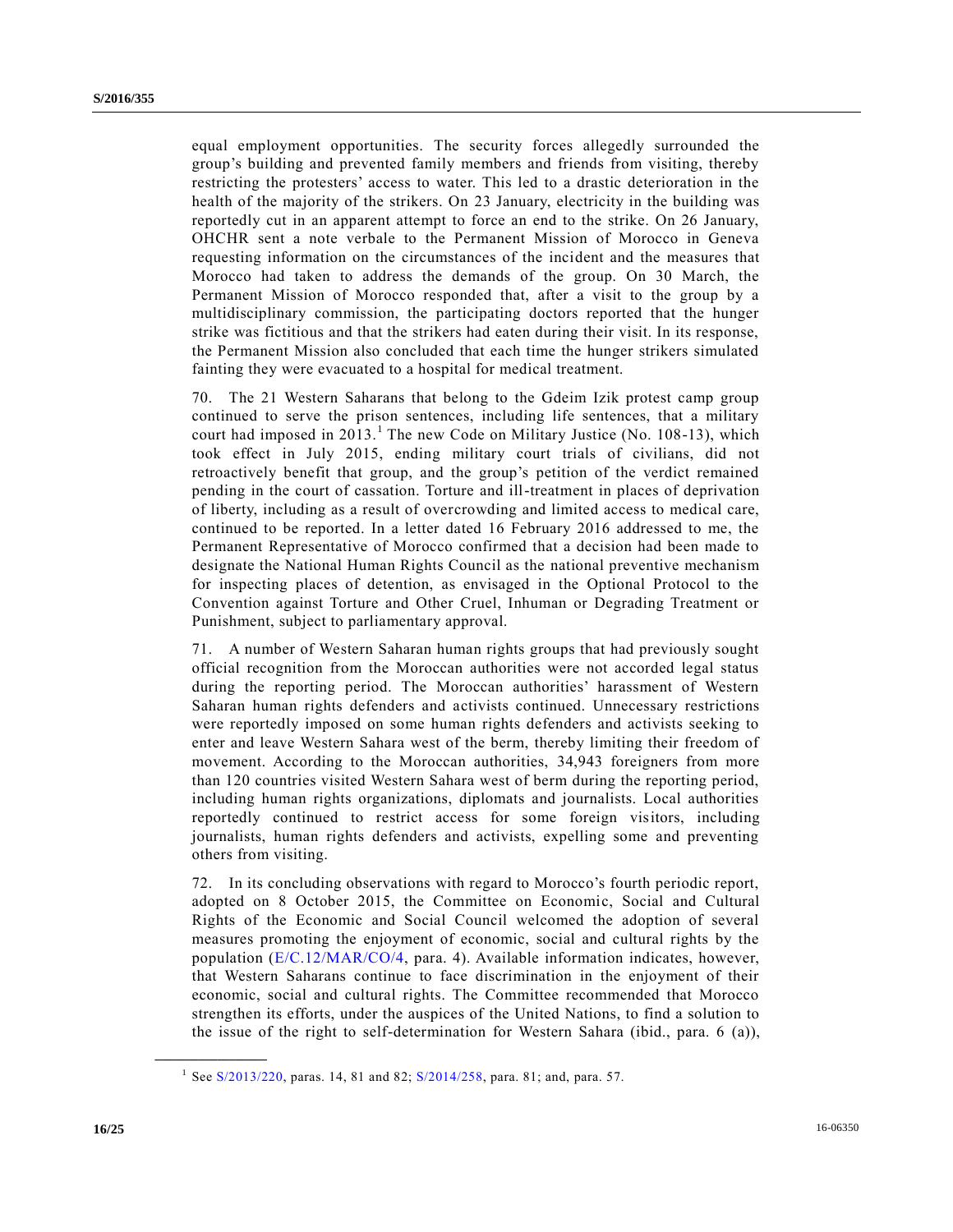and that it take appropriate steps to permit Western Saharans to fully enjoy their economic, social, and cultural rights. The Special Rapporteur on the right to food visited Dakhla in October 2015. In her report on the mission, she stated that she had witnessed significant efforts to develop infrastructure and that many were benefiting from agricultural and fishing projects. She also echoed some of the Committee's findings and recommendations (see [A/HRC/31/51/Add.2,](http://undocs.org/A/HRC/31/51/Add.2) paras. 56-60).

73. Moroccan and international investments in Western Sahara and its territorial waters continue to be a subject of contention between the Government of Morocco and Frente Polisario. On 10 December 2015, the General Court of the European Court of Justice delivered a judgment in the case of Frente Polisario v. Council of the European Union (case T-512/12) granting Frente Polisario standing before the Court and annulling the European Union-Morocco agreement on agricultural products, processed agricultural products, and fish and fishery products insofar as it applies to Western Sahara. Morocco has denounced this judgment as politically motivated. On 19 February, the Council of the European Union brought an appeal against the judgment, alleging that the Court's decision had erred in law on six grounds, including by holding that Frente Polisario had the capacity to bring proceedings before the courts of the European Union and by holding that Frente Polisario was directly and individually concerned by the case (case C-104/16 P).

74. The offices of the National Human Rights Council in Laayoune and Dakhla continued to carry out a range of activities, including monitoring demonstrations, organizing capacity-building activities and visiting places of detention and medical facilities. The offices of the Council continued to prepare reports and submit recommendations on certain human rights issues to relevant authorities. In 2015, the Council received over 300 complaints, the majority of which concerned allegations of human rights violations by security forces and local authorities and conditions of detention. Progress was reported concerning the timely response by the authorities to such complaints. According to several sources, however, the majority of the responses remained insufficient. Cases of enforced disappearance, which were either excluded on technical grounds by the Equity and Reconciliation Commission or occurred after the Commission's process ended, remained unresolved. Morocco has declared that the National Human Rights Council has been mandated to deal with such cases. According to various sources, however, the lack of accountability and the absence of investigation into allegations of human rights violations against Western Saharans remained major concerns during the reporting period.

75. Pursuant to an agreement with Algeria and Frente Polisario, OHCHR carri ed out a technical mission to the Western Saharan refugee camps near Tindouf from 29 July to 4 August 2015. The mission, which was preceded by meetings with government officials in Algiers, enabled OHCHR to gather first-hand information and gain greater understanding of the human rights situation and challenges in the camps and to explore future forms of cooperation to ensure effective human rights protection for all. MINURSO provided logistical support during the mission.

76. With the cooperation of Frente Polisario and the Algerian authorities, the delegation visited three of the five refugee camps near Tindouf, namely Awsard, Smara, and Laayoune. The delegation was able to meet with various interlocutors of its choice, including representatives of Frente Polisario, the Sahrawi Committee for Human Rights and civil society representatives, as well as interlocutors critical of Frente Polisario. The delegation also met with Western Saharan refugees and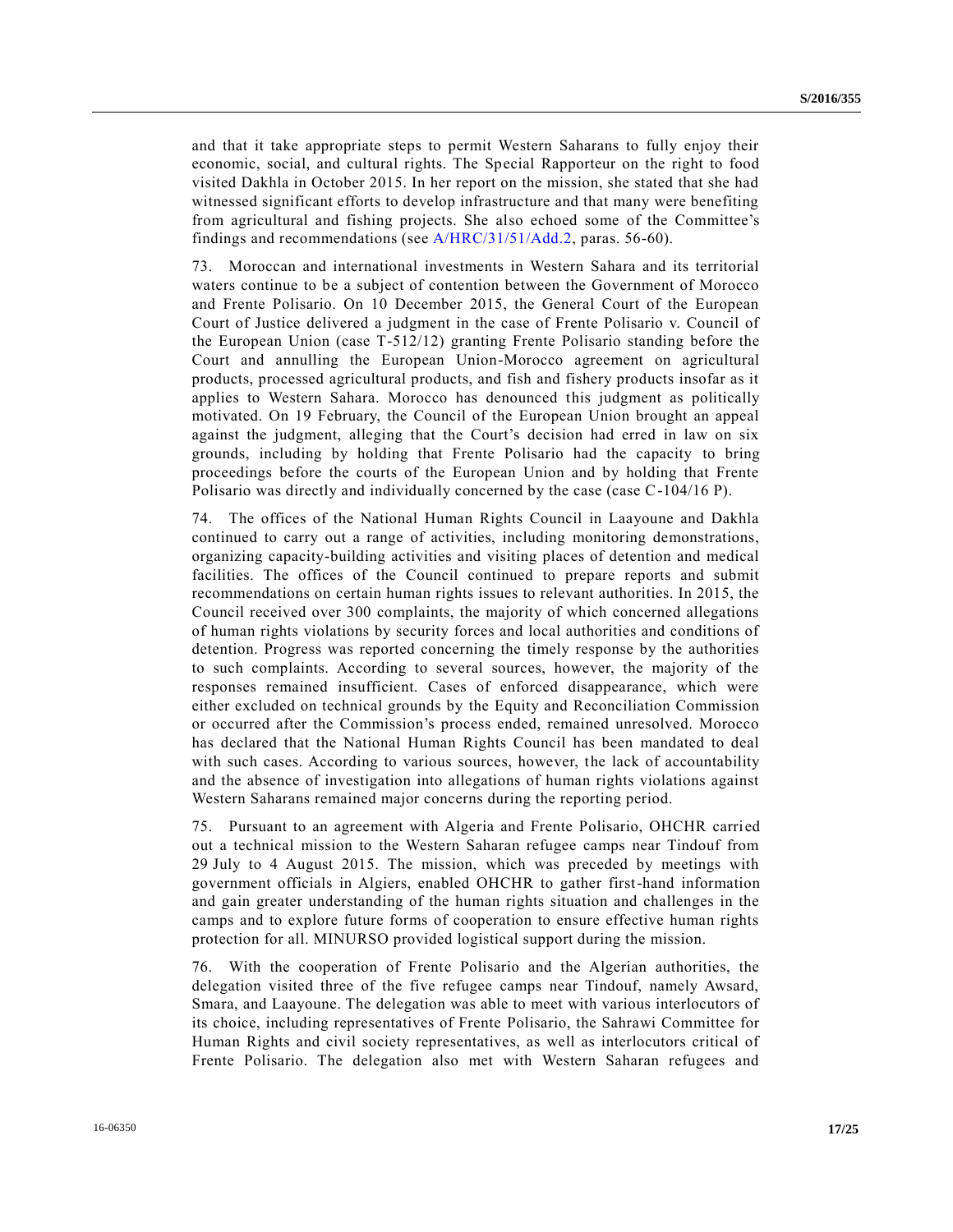victims and family members of victims of past enforced disappearances, without any limitations.

77. In the refugee camps, the delegation witnessed visible efforts to ensure, within the limited resources available, access to education and health care, administration of justice and preservation of cultural heritage. The information available did not reveal a pattern of human rights violations and abuses by Frente Polisario. The dire humanitarian situation, coupled with the absence of access to the natural wealth and resources in Western Sahara west of the berm, prevented the Western Saharans in the refugee camps from enjoying their economic, social and cultural rights.

The "jurisdiction" of the "military court" established by Frente Polisario had traditionally encompassed the investigation and trial of people accused of "crimes against security" until 2012, when a "decision" transferred some crimes, including drug-related crimes, from the "jurisdiction" of "civil courts" to that of a "military court". In my previous report, I had cited this as an area of concern [\(S/2015/246,](http://undocs.org/S/2015/246) para. 63). On 16 August 2015, a "decision" was issued limiting the jurisdiction of the "military court" to "security crimes". It did not, however, apply retroactively to ongoing cases, as stated in the "decision". This reportedly included the cases of a number of civilians whom the "military court" convicted on charges of drug trafficking and sentenced to prison terms on 14 September 2015.

79. The few human rights groups that exist in the refugee camps continued to operate freely without any reported impediments. However, repeated requests for recognized status submitted by a human rights group advocating against alleged slavery and calling for equal representation of dark-skinned Western Saharans in public positions, were still pending as at 31 March 2016. During the reporting period, Frente Polisario and civil society actors reportedly made concerted efforts to eradicate alleged slavery-like conditions and resolved at least 15 such cases.

80. During the reporting period, individuals and groups in the camps continued to express diverse views and to mount small demonstrations, and the few existing private electronic media in the refugee camps continued to operate and even to criticize the leadership and management of the refugee camps. Movement within the five refugee camps and surrounding areas, including Rabouni, continued to be free, although it was regulated by Frente Polisario at security checkpoints and there was a night time curfew.

81. Frente Polisario continued to express a readiness to cooperate with all United Nations human rights activities, while insisting that this cooperation should not be a substitute for a human rights component in the MINURSO mandate. Morocco maintained repeatedly that OHCHR should work with Algeria, the host country, in dealing with human rights in the refugee camps.

82. During my meeting with Mr. Abdelaziz, I raised the cases of three young women reportedly held against their will by their families in the refugee camps for different periods. Mr. Abdelaziz promised to pay special attention to resolving these cases, while reminding me that appropriate processes had already been initiated.

### **VI. African Union**

83. Until the Government of Morocco requested that the three African Union personnel leave Laayoune, MINURSO continued its cooperation with the observer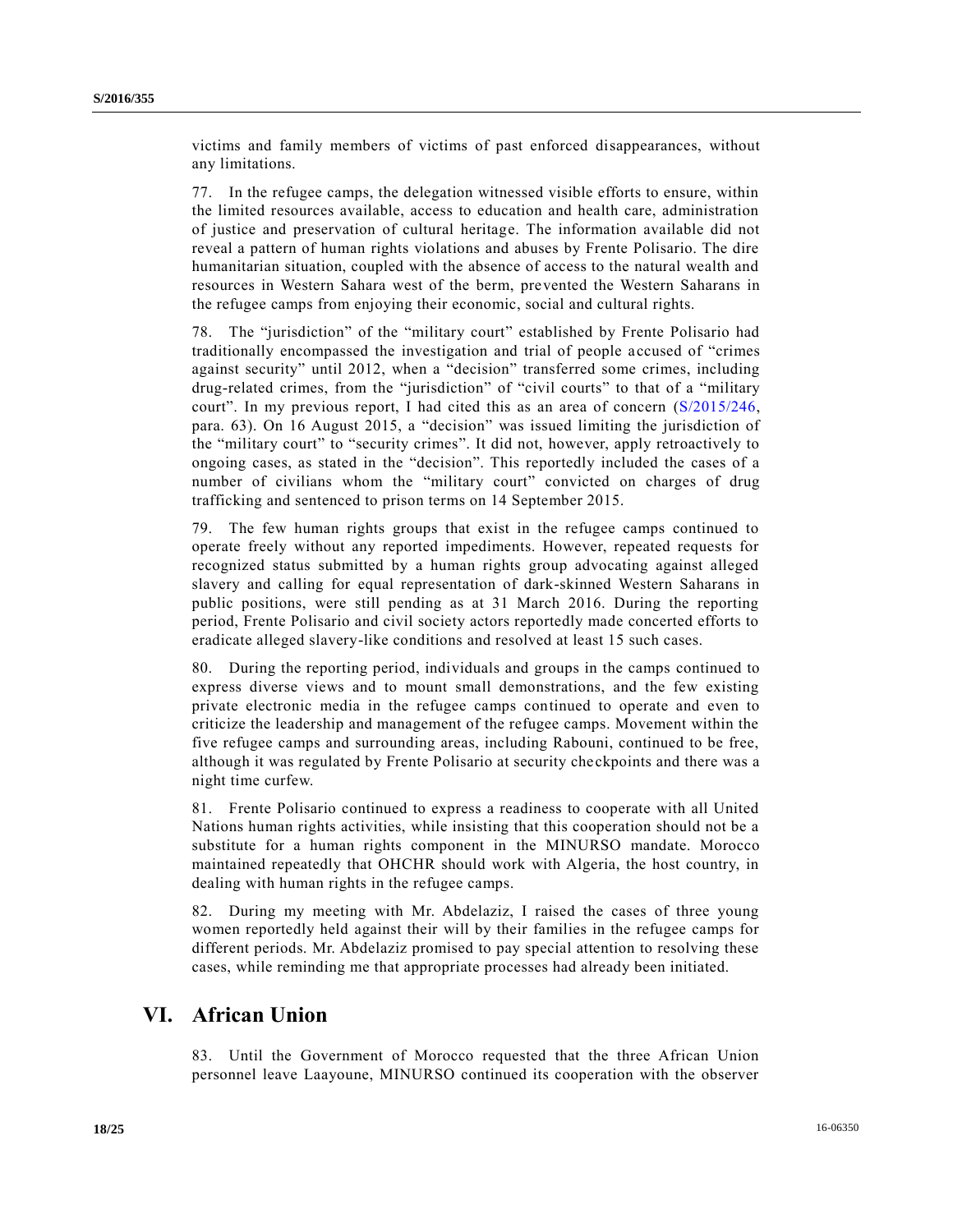delegation of the African Union led by Yilma Tadesse (Ethiopia), as well as its support for the delegation with logistical and administrative assistance drawn from its existing resources. On 18 March, the Chairperson of the African Union Commission issued a statement deploring the decision by Morocco to remove personnel from MINURSO. She also stressed the need to make progress in the political process and called for the international community to provide unreserved support for the United Nations efforts.

### **VII. Financial aspects**

84. The General Assembly, by its resolution 69/305, appropriated the amount of \$51.1 million for the maintenance of MINURSO for the period from 1 July 2015 to 30 June 2016. My proposed budget in the amount of \$54.3 million for the maintenance of the Mission for the period from 1 July 2016 to 30 June 2017 [\(A/70/696\)](http://undocs.org/A/70/696) has been submitted to the Assembly for consideration during the second part of its resumed seventieth session. It should be noted that proposed requirements are based upon the prevailing mandate and scope of the Mission.

85. As at 31 March 2016, unpaid assessed contributions to the special account for MINURSO amounted to \$47.9 million. The total outstanding assessed contributions for all peacekeeping operations as at the same date amounted to \$2,593.6 million.

86. Reimbursement of troop costs has been made for the period up to 31 July 2014. During the period from 1 July to 31 December 2015, partial payments were made for the reimbursement of the costs of contingent-owned equipment covering a six-month period.

### **VIII. Observations and recommendations**

87. Given the lack of progress toward a resolution of the dispute over the status of Western Sahara, which has not changed since my last report, the efforts of the United Nations through the work of my Personal Envoy, of MINURSO and of the agencies present on the ground remain highly relevant.

88. The frustrations I witnessed among Western Saharans, coupled with the expansion of criminal and extremist networks in the Sahel-Sahara region, present increased risks for the stability and security of all the countries of the region. A settlement of the Western Sahara conflict would mitigate these potential risks and promote regional cooperation in the face of common threats and regional integration to bolster economic opportunity.

89. As I urged during my visit to the region, it is crucial to make progress as soon as possible to address the tragic humanitarian situation that has lasted for far too long. In this connection, I continue to note with regret that the political process that began in April 2007 has not yet opened the way to the genuine negotiations that the Council and I have repeatedly called for.

90. The fundamental difficulty is that each party comes to the table with a different vision. Morocco considers that Western Sahara is already part of Morocco, that the only basis for negotiations is its initiative for autonomy under Moroccan sovereignty and that Algeria must be a party to those negotiations. Frente Polisario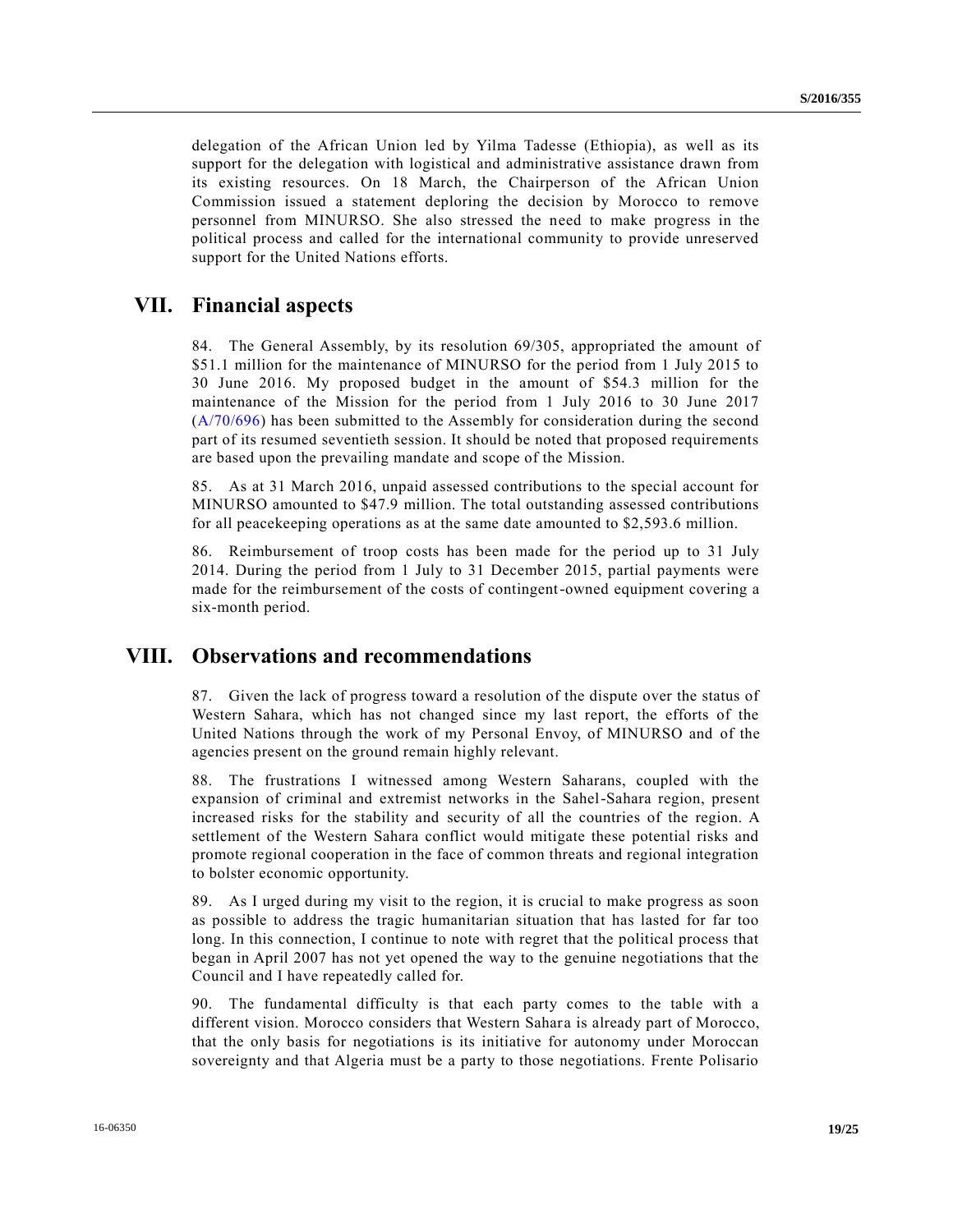considers that the definitive status of Western Sahara remains to be determined, that the final word must be that of the autochthonous population through a referendum with independence as an option, that all proposals and ideas that the parties put forward should be on the table and that the only parties to the negotiation are Frente Polisario and Morocco.

91. The time has come to engage in serious negotiations without preconditions and in good faith to reach "a mutually acceptable political solution, which will provide for the self-determination of the people of Western Sahara" (see Security Council resolution 2218 (2015), para. 7). The mutually acceptable political solution should include resolution of the dispute over the status of Western Sahara, including through agreement on the nature and form of the exercise of self-determination. The negotiations must be open to the two parties' proposals and ideas. Algeria and Mauritania, as neighbouring countries, can and should make important contributions to this process. To this end, I have requested my Personal Envoy to redouble his efforts to make progress with all concerned.

92. The Security Council established MINURSO to monitor the ceasefire between the parties, to maintain the military status quo and, subject to the agreement of the parties, to organize a referendum of self-determination. As with any United Nations peacekeeping operation, MINURSO is responsible for reporting to the Secretariat, the Security Council and my Personal Envoy on local developments affecting or relating to the situation in its area of operation, including the maintenance of the ceasefire and political and security conditions affecting the peace process that my Personal Envoy facilitates.

93. Without a suitable and fully staffed international civilian component, the Mission cannot fulfil a core component of its functions and will thus fail to meet the Security Council's expectations. At the time of writing, the expulsion of most of the MINURSO international civilian component had essentially resulted in the de facto alteration of the mandate of MINURSO, a development that can be expected to be exploited by terrorist and radical elements. Even with a limited presence of international civilian support personnel, military activities will not be sustainable in the medium to long term, as the military and civilian components of the Mission go hand in hand. The military personnel create a conducive situation on the ground to allow the political process to move forward, and all rely on civilian support to function as required. Beyond the acute operational consequences created by this situation, the continued inability of the Mission to execute its mandated tasks is in itself not sustainable and will entail, in the short to medium term, significant implications for the stability of the region, as well as for the credibility of the Security Council and United Nations peacekeeping operations and political missions globally.

94. I am very deeply concerned that the security environment in the Mission's area of operation is likely to continue to deteriorate and further compound the existing limitations placed on its ceasefire monitoring activities. Prior to the current crisis, MINURSO had been working to update its logistical and security arrangements to adjust to and anticipate these evolving conditions; it is doing so with limited resources and capabilities. I recommend that, as a first step, and pending a thorough assessment of the Mission's support requirements, the Security Council approve s the deployment of 14 additional military medical personnel as discussed in paragraph 37 above.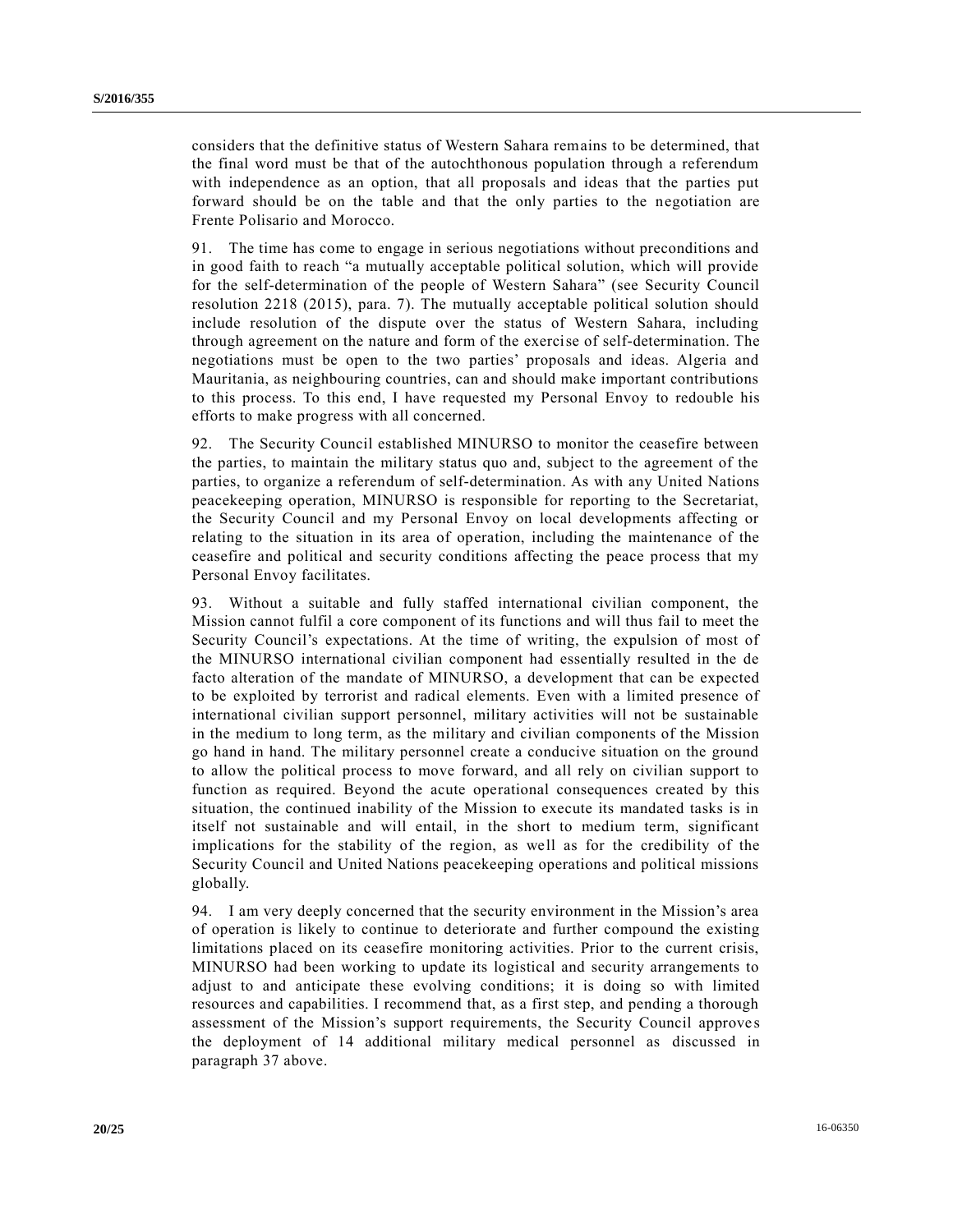95. I call on the Security Council to restore and support the mandated role of MINURSO, uphold peacekeeping standards and the impartiality of the United Nations, and, most importantly, avoid setting a precedent for United Nations peacekeeping operations around the world. The Mission's presence and successful operation is critical to ensuring the parties' observation of the ceasefire, as a mechanism to support the implementation of successive Security Council resolutions, and as a visible representation of the international community's commitment to achieving a resolution to the conflict. As broad engagement across sectors and communities is essential for any peacekeeping mission, I hope in particular that the remaining limitations on the Mission's "free interaction with all interlocutors", as cited in every Security Council resolution on the subject since 2012, will be removed.

96. The risk of a rupture of the ceasefire and a resumption of hostilities, with its attendant danger of escalation into full-scale war, will grow significantly in the event that MINURSO is forced to depart or finds itself unable to execute the mandate that the Security Council has set. In this context, and in light of the continuing efforts of my Personal Envoy and the continuing importance of MINURSO, I recommend that the Security Council extend the mandate of MINURSO for a further 12 months, until 30 April 2017.

97. I note with great concern the chronic lack of funding for the refugee programme and the deteriorating humanitarian situation, as witnessed during my recent visit to the refugee camps near Tindouf, which has been further compounded by the torrential rains and flooding in late 2015. Although this exceptional natural disaster brought new attention to the plight of the Western Saharan refugees, once the initial momentum fades away, donor fatigue and diminishing humanitarian budgets are likely to continue to be a major challenge in providing humanitarian assistance.

98. I urge the international community to continue its support and to increase funding to this vital humanitarian programme. To that end, I am pleased to note that UNHCR is convening a donors' briefing and call upon donor countries to fully support the efforts and initiatives of UNHCR and its partners to obtain more funding for this refugee situation, bearing in mind that it is the most protracted such situation that UNHCR is mandated to address. I also reiterate my call for continued consideration of registration in the refugee camps near Tindouf and invite efforts in this regard.

99. I remain concerned by the continued suspension of the confidence-building measures programme because it is heartbreaking to see families separated for so long. I encourage the parties to engage in further dialogue with UNHCR on the resumption of this important humanitarian programme for the Western Saharan population.

100. It remains vital to address all human rights protection gaps and underlying human rights issues in situations of protracted conflict such as that in Western Sahara. Human rights do not have borders. All stakeholders are obliged to uphold the human rights of all people. I therefore urge the parties to respect and promote human rights, including by addressing outstanding human rights gaps and enhancing their cooperation with OHCHR and the various United Nations human rights mechanisms.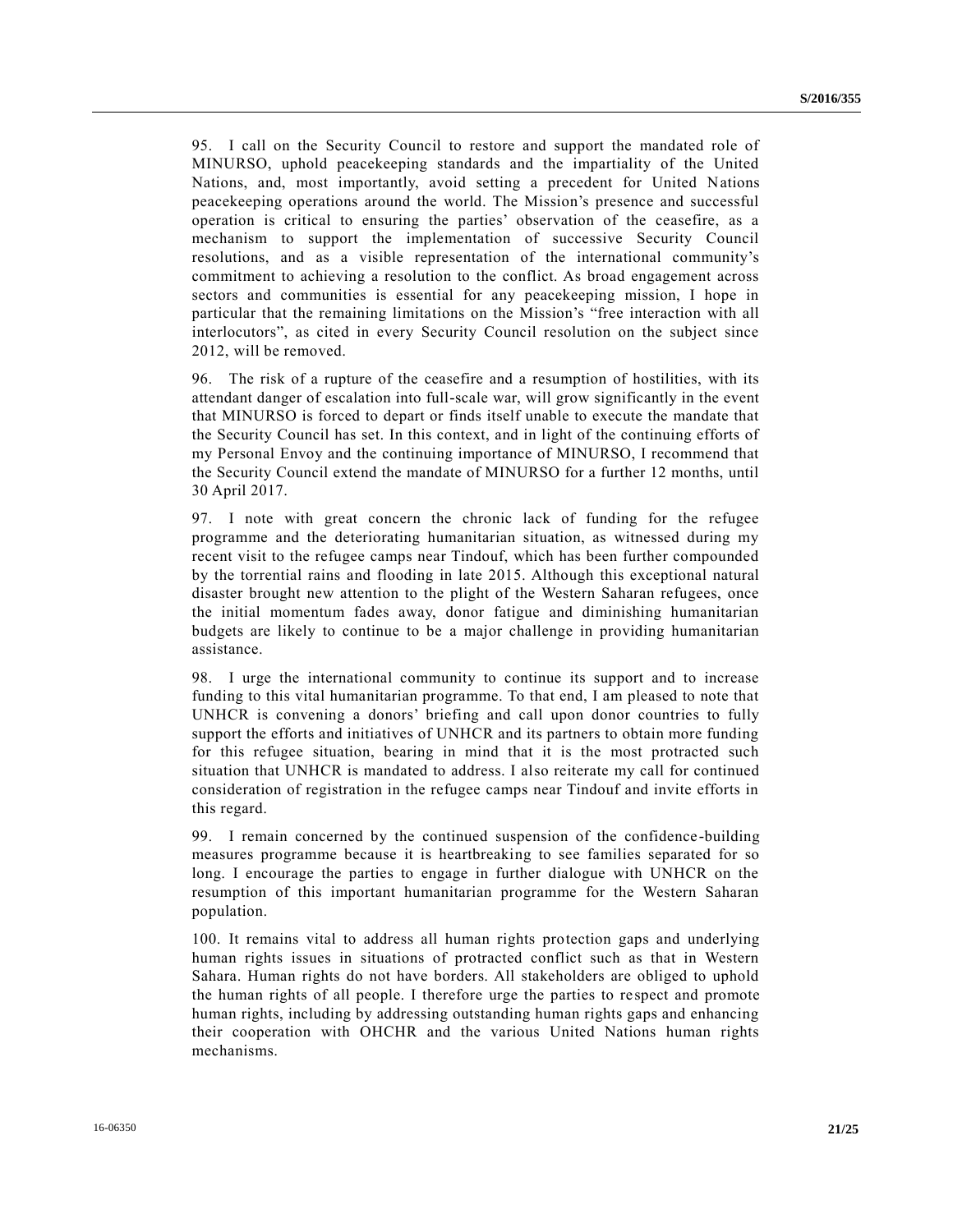101. I commend the parties' cooperation with OHCHR during its missions to Western Sahara and the refugee camps in 2015. I also take note of the Government's invitations to and cooperation with the special procedures mandate holders of the Human Rights Council. I welcome confirmation that the National Human Rights Council has been designated as the independent national preventive mechanism, as envisaged in the Optional Protocol to the Convention against Torture and Other Cruel, Inhuman or Degrading Treatment or Punishment, and urge completion of the legislative formalities required to complete the process. I also welcome the expressed readiness of Frente Polisario to cooperate with OHCHR, as well as its positive amendment of the jurisdiction of the "military court" in the refugee camps.

102. I urge further engagement with regard to the human rights situation in Western Sahara and the refugee camps, including by supporting human rights entities operating there and by augmenting the provision of humanitarian aid in the camps. Given ongoing reports of human rights violations, it is necessary to sustain an independent and impartial understanding of the human rights situation in both Western Sahara and the camps, through regular cooperation with OHCHR and other human rights bodies, with the objective of ensuring protection of all. This should contribute to full and effective implementation of international human rights law and standards by the parties. It would also contribute to the creation of an environment conducive to making progress in the negotiating process.

103. In the light of continued interest in the exploration and exploitation of the natural resources of Western Sahara, I reiterate my call on all relevant actors to "recognize the principle that the interests of the inhabitants of these territories are paramount", in accordance with Article 73 of the Charter of the United Nations.

104. When all is said and done, however, what I want to emphasize most strongly is that the conflict over Western Sahara and the attendant, truly heart-wrenching, human suffering must come to an end for the well-being of the Western Saharans and for the stability and security of the North African region and beyond. In 2007, the Security Council asked the parties to negotiate a solution, and they have been unable to do so despite the passage of nine years. It is more urgent than ever for the parties to engage in genuine dialogue and for the international community to lend all assistance in this regard.

105. In conclusion, I wish to extend my sincere thanks to my Personal Envoy for Western Sahara, Christopher Ross, for his repeated and tireless engagement with the parties and neighbouring States in our collective efforts to resolve this conflict. Similarly, I am very grateful to Kim Bolduc, my Special Representative in Western Sahara and head of MINURSO for her exemplary leadership. Both of these committed international officials have my total support and appreciation for the work they have been carrying out in the most difficult of political circumstances. In addition, I would like to thank Major General Tayyab Azam, as well as his predecessor, Major General Edy Mulyono, for their able and dedicated service to MINURSO. Finally, I also thank the men and women of MINURSO for their work to fulfil the Mission's mandate in difficult conditions.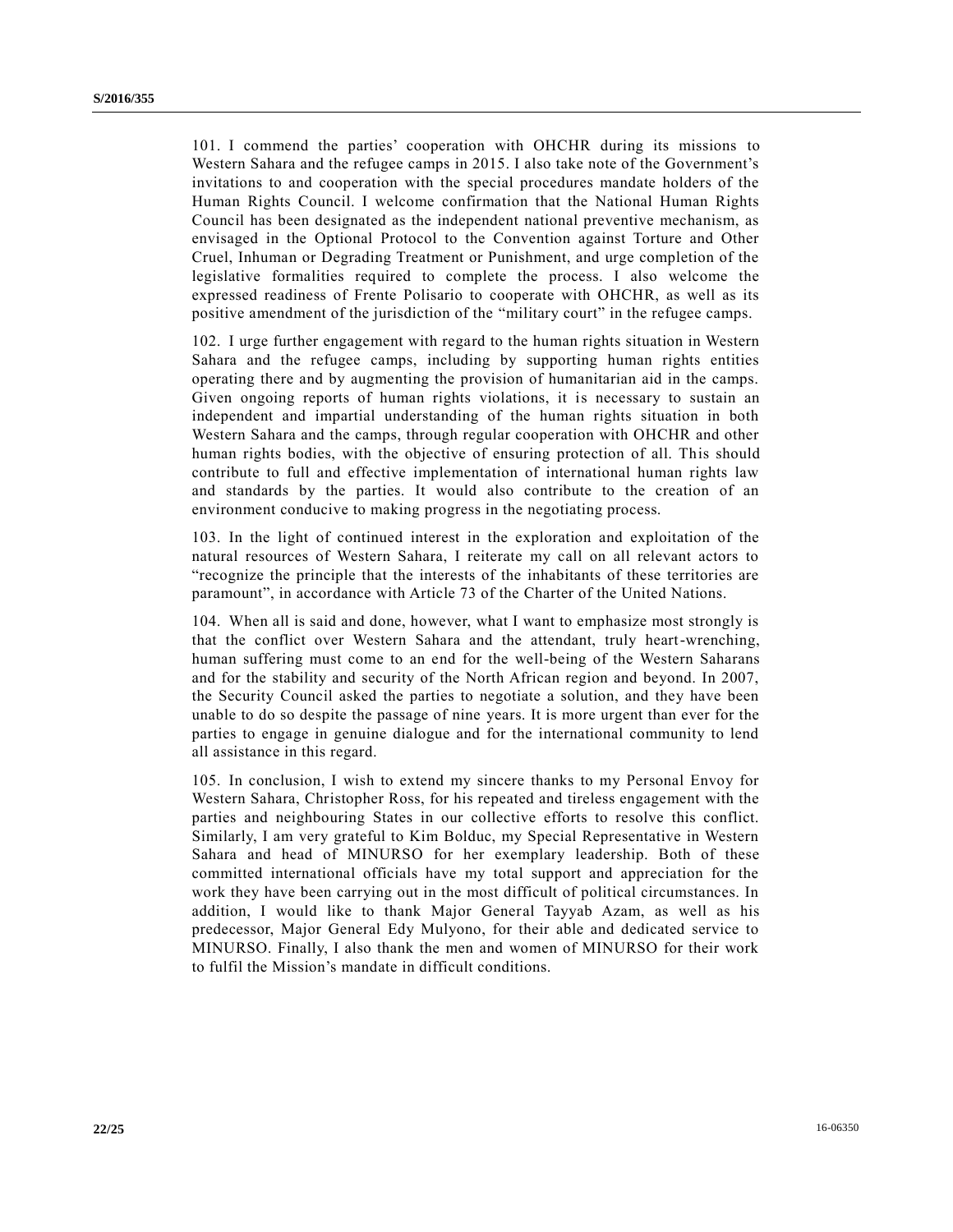## **Annex**

# **United Nations Mission for the Referendum in Western Sahara**

### **Contributions as at 31 March 2016**

| Country            | Military observers <sup>a</sup> | Troops <sup>a</sup>      | Civilian police <sup>b</sup> | Total            |
|--------------------|---------------------------------|--------------------------|------------------------------|------------------|
| Argentina          | 3                               |                          |                              | 3                |
| Austria            | 5                               |                          |                              | 5                |
| Bangladesh         | 8                               | 20                       |                              | 28               |
| Bhutan             | $\overline{c}$                  | $\overline{\phantom{a}}$ |                              | 2                |
| <b>Brazil</b>      | 10                              |                          |                              | 10               |
| China              | $\tau$                          |                          |                              | $\boldsymbol{7}$ |
| Croatia            | $\boldsymbol{7}$                |                          |                              | 7                |
| Djibouti           | $\mathbf{1}$                    |                          |                              | $\mathbf{1}$     |
| Egypt              | 20                              |                          |                              | 20               |
| El Salvador        | $\mathfrak{Z}$                  |                          |                              | $\mathfrak{Z}$   |
| France             | 6                               |                          |                              | 6                |
| Germany            | $\overline{4}$                  |                          |                              | $\overline{4}$   |
| Ghana              | 10                              | $\boldsymbol{7}$         |                              | 17               |
| Guinea             | $\overline{4}$                  |                          |                              | $\overline{4}$   |
| Honduras           | 13                              |                          |                              | 13               |
| Hungary            | 6                               |                          |                              | 6                |
| India              | $\mathfrak{Z}$                  |                          |                              | $\mathfrak{Z}$   |
| Indonesia          | 5                               |                          |                              | 5                |
| Ireland            | 3                               |                          |                              | 3                |
| Jordan             |                                 |                          |                              |                  |
| Kazakhstan         | 5                               |                          |                              | 5                |
| Malawi             | 3                               |                          |                              | 3                |
| Malaysia           | 12                              |                          |                              | 12               |
| Mexico             | $\overline{4}$                  |                          |                              | $\overline{4}$   |
| Mongolia           | $\overline{4}$                  |                          |                              | 4                |
| Nepal              | 5                               |                          |                              | 5                |
| Nigeria            | 3                               |                          |                              | $\mathfrak{Z}$   |
| Pakistan           | 14                              |                          |                              | 14               |
| Poland             | $\mathbf{1}$                    |                          |                              | 1                |
| Republic of Korea  | $\overline{4}$                  |                          |                              | $\overline{4}$   |
| Russian Federation | 14                              |                          |                              | 14               |
| Sri Lanka          | $\overline{3}$                  |                          |                              | $\mathfrak{Z}$   |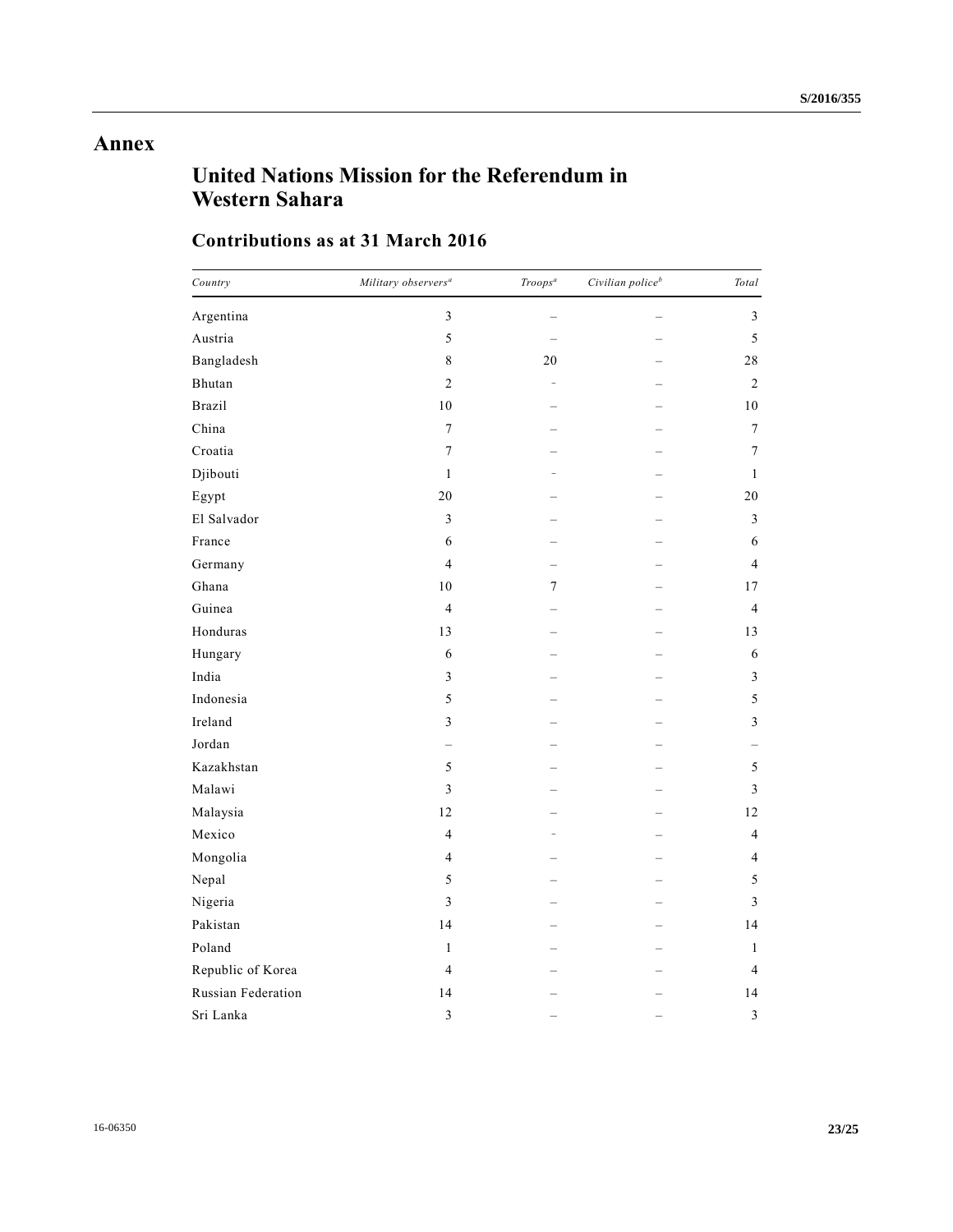| Country      | Military observers <sup>a</sup> | $Troops^a$ | Civilian police <sup>b</sup> | Total         |
|--------------|---------------------------------|------------|------------------------------|---------------|
| Switzerland  |                                 |            |                              |               |
| Togo         | ာ                               |            |                              | 2             |
| Yemen        | 10                              |            |                              | 10            |
| <b>Total</b> | 205                             | 27         |                              | $232^{\circ}$ |

*<sup>a</sup>* Authorized military strength is 246, including the Force Commander.

*<sup>b</sup>* Authorized strength is 12.

*<sup>c</sup>* Actual strength on the ground, for military and civilian police, including the Force Commander.